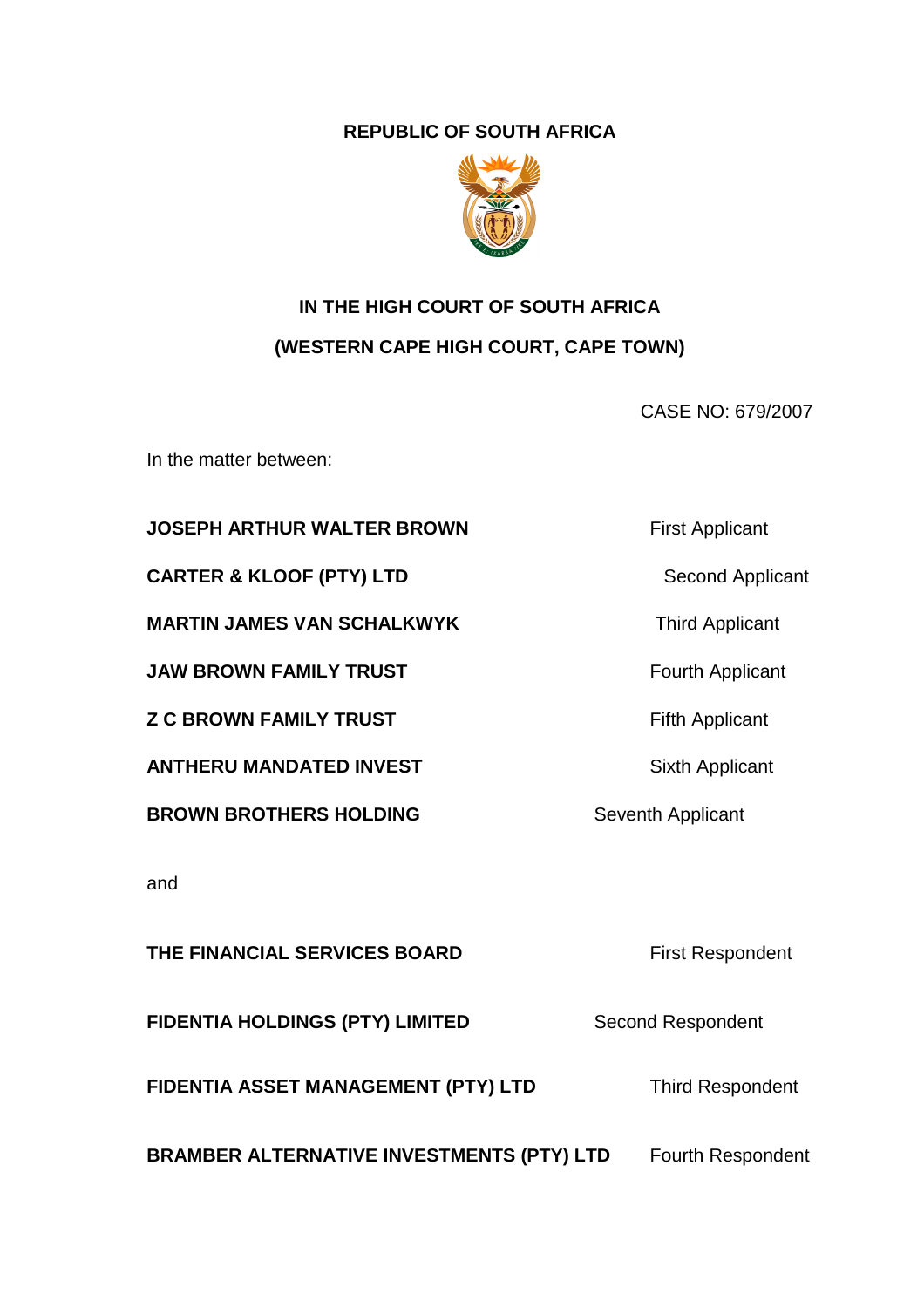## **DINES CHANDRA MANILAL GIHWALA N.O.** First Intervening Respondent **GEORGE NICHOLAS PAPADAKIS N.O.** Second Intervening Respondent

(in their capacities as the duly appointed Curators of the Second, Third and Fourth Respondents)

Heard: 9 September 2013

Delivered: 20 September 2013

#### **JUDGMENT**

#### DAVIS AJ:

[1] On 27 March 2007 this Court granted a final order placing the financial services business of the Second to Fourth Respondents ("the Fidentia companies") under curatorship in terms of section 5 of the Financial Institutions (Protection of Funds) Act 28 of 2001 ("the Financial Institutions Act") at the instance of the Executive Officer of the first respondent, the Financial Services Board ("FSB") ("the curatorship order). The curatorship order was preceded by a provisional curatorship order granted on 1 February 2007, together with a rule nisi calling upon interested persons to show cause why the order should not be made final.

[2] The application for the provisional and final curatorship orders followed an inspection into the affairs of the third respondent ("FAM") and its associated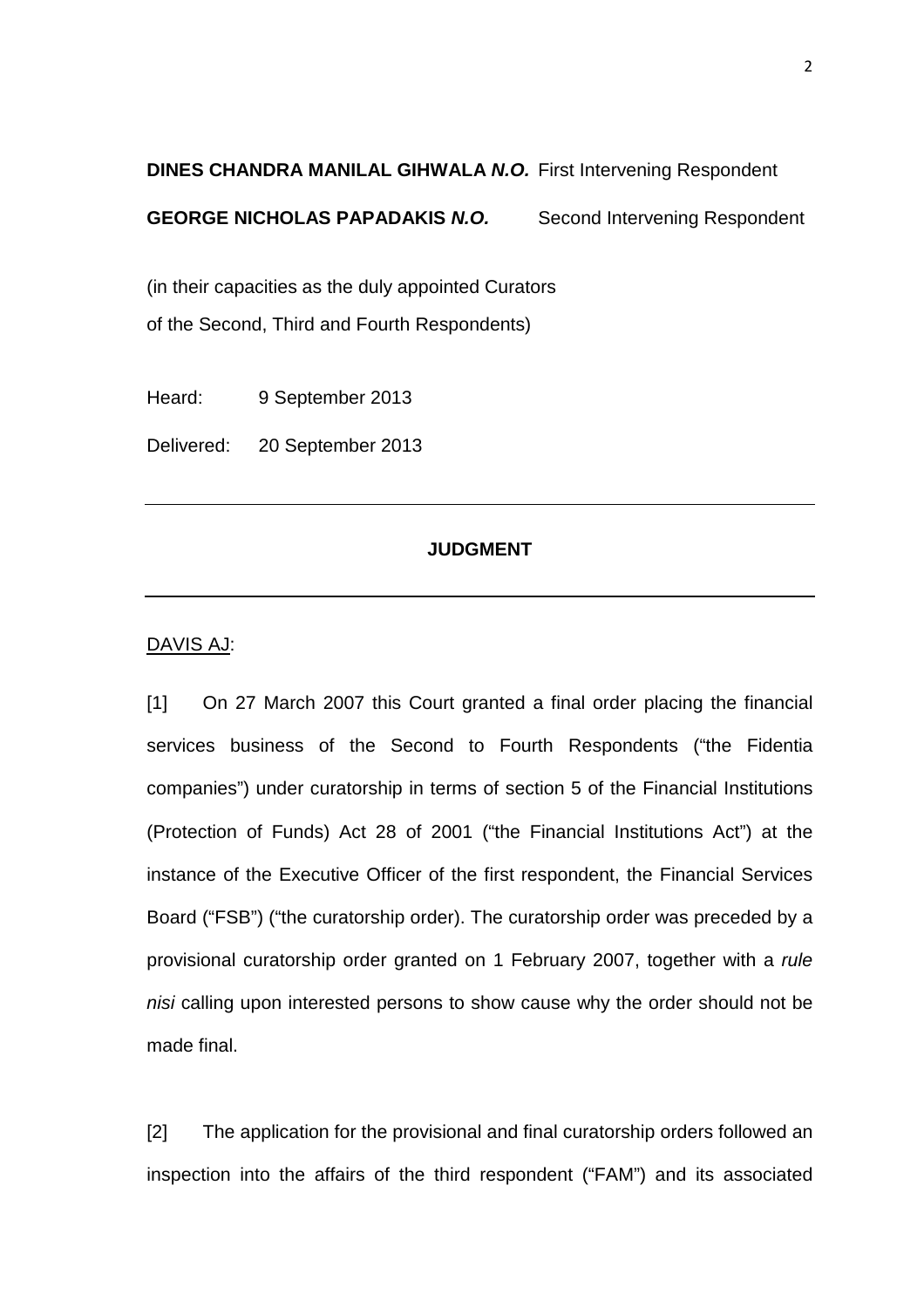companies, which had been authorised by the Executive Officer of the FSB ("The Registrar") on 1 June 2006, in terms of section 3(1) of the Inspection of Financial Institutions Act 80 of 1998 ("the inspection" and "the Inspection Act").

[3] In terms of the curatorship order the first and second intervening respondents ("the curators") were finally appointed as curators to the Fidentia companies and authorised, inter alia, to alienate or dispose of any of the property of the Fidentia companies with a view to repaying investments made in or entrusted to FAM by persons or institutions ("investors"). The curators were also tasked, in terms of the curatorship order, with reporting to the Registrar on a monthly basis and with reporting to the Court on the status of the curatorship by 16 November 2007. Since that date, the curators have filed regular reports with this Court, as directed, on the progress of the curatorship.

[4] On or around 6 February 2012 the applicants launched the present application in terms whereof they seek orders:

- 4.1. setting aside the mandate and instructions issued by the Registrar in 2006 to inspect the affairs of the Fidentia Companies, together with all subpoenas issued by the inspectors and all draft and final reports produced by them pertaining to the Fidentia Companies (prayer 5 of the notice of motion);
- 4.2. setting aside the decision of the FSB to apply to Court to place the Fidentia companies under curatorship (prayer 6);

4.3. setting aside the curatorship order (prayer 7);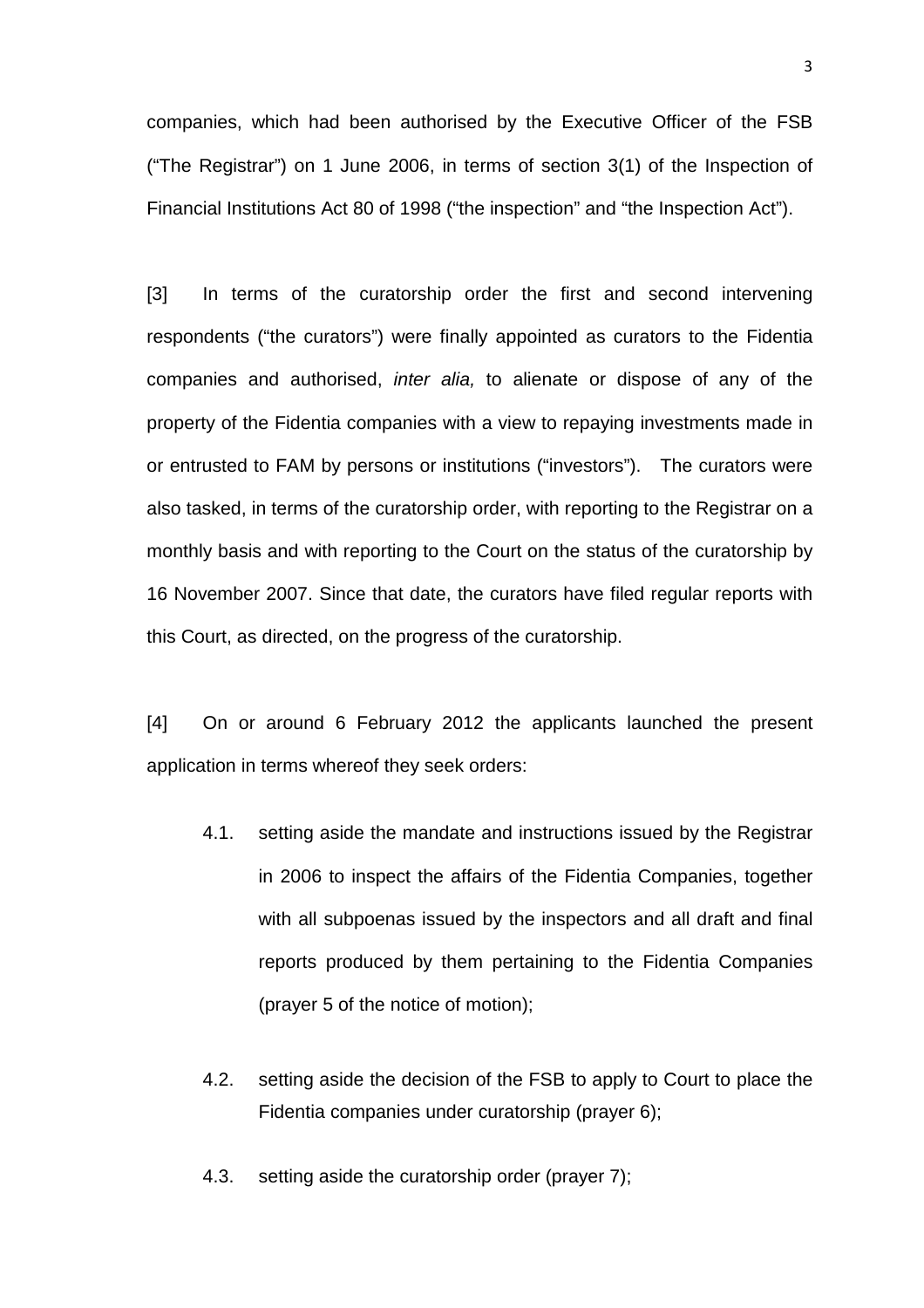#### in the alternative

- 4.4. directing that the Fidentiacompanies be removed from the control of the curators, the curatorship ended and the Fidentia companies restored to the status of companies under the sole control of new directors to be appointed (prayer 8);
- 4.5. appointing new directors to the Fidentia Companies in the person of third applicant, Zacharias Christiaan Brown and Matthew Paul Machin (prayer 9);
- 4.6. directing that second applicant be appointed to assist with the administration of "the company"(prayer 10);
- 4.7. directing that Fidentia investors not (sic) be paid a monthly stipend amounting to R 5 million per month as of the date of this order and that the capital be reduced accordingly until such time as the capital claim has been met (prayer 11).<sup>1</sup>

[5] The applicants were not legally represented in bringing the application. The notice of motion was signed by the first applicant ("Brown"), purportedly acting on behalf of second applicant, "Per Carter and Kloof (Pty) Ltd".<sup>2</sup>

 $^1$  This relief, which is nowhere dealt with in the founding affidavit, makes no sense. It would appear that the inclusion of the word "not" is an error.

 $2$  The Notice of Motion is silent as regards the representation of the third to seventh applicants. It would appear that the applicants were assisted at some point by attorney June Marks, but she did not come on record formally as the attorney for the applicants in the matter.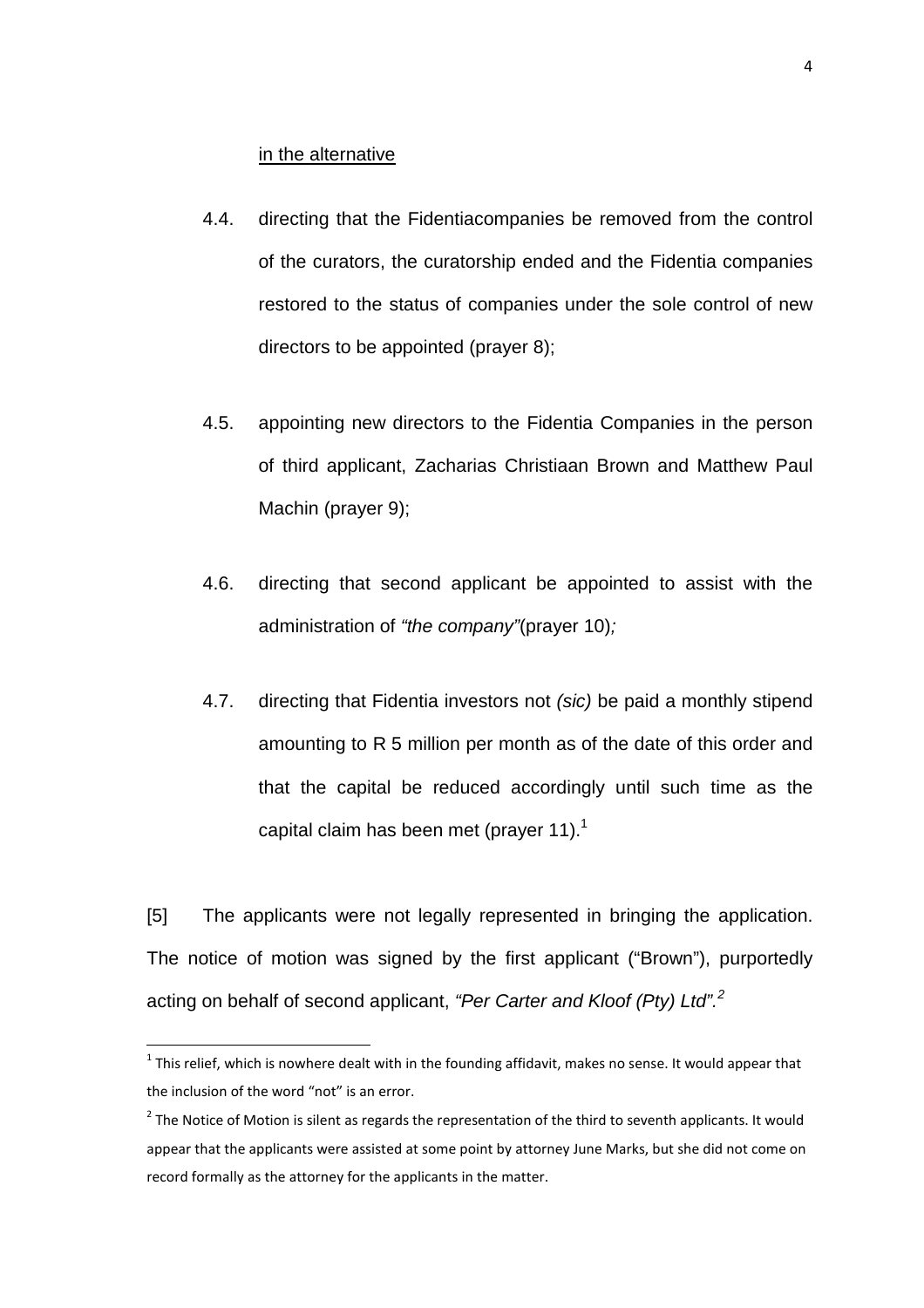[6] The relief sought was opposed by the FSB, who gave notice of its intention to oppose the application on 13 February 2012 and delivered its answering affidavit on 15 May 2012.The relief sought was also opposed by the curators, who were not originally cited as respondents despite their manifest interest in the relief sought. They were put to the trouble and expense of having to apply for leave to intervene in the application, which leave was ultimately granted in terms of an order made by agreement between the parties on 25 May 2012. In terms of that order a timetable was laid down for the filing of answering affidavits by the curators and replying affidavits by the applicants.

[7] Full answering affidavits were filed by the FSB and the curators dealing with the allegations made in the founding affidavitdeposed to by Brown and supported by the other applicants. Heads of argument were duly filed by counsel for the FSB and the curators prior to the hearing of the application, which was set down for 9 September 2013 in terms of a notice of set down issued by the Registrar of the High Court on 11 June 2013.

[8] As appears from an affidavit of service filed of record, the attorneys representing the FSB saw to it that a copy of the notice of set down was served on Brown, third applicant, Zacharias Brown, Mr Heydenrych on behalf of the socalled Antheru Mandated Investors ("Antheru Investors")<sup>3</sup>and the seventh applicant.A number of attempts were made to serve on second applicant at

 $\overline{a}$ 

 $3$  A distinction must apparently be drawn between Antheru Mandated Investors ("Antherus Investors"), described by Brown as *"a group of individuals who include all the investors of Antheru who have invested in Fidentia"* and Antheru Beleggings Trust ("Antheru Trust").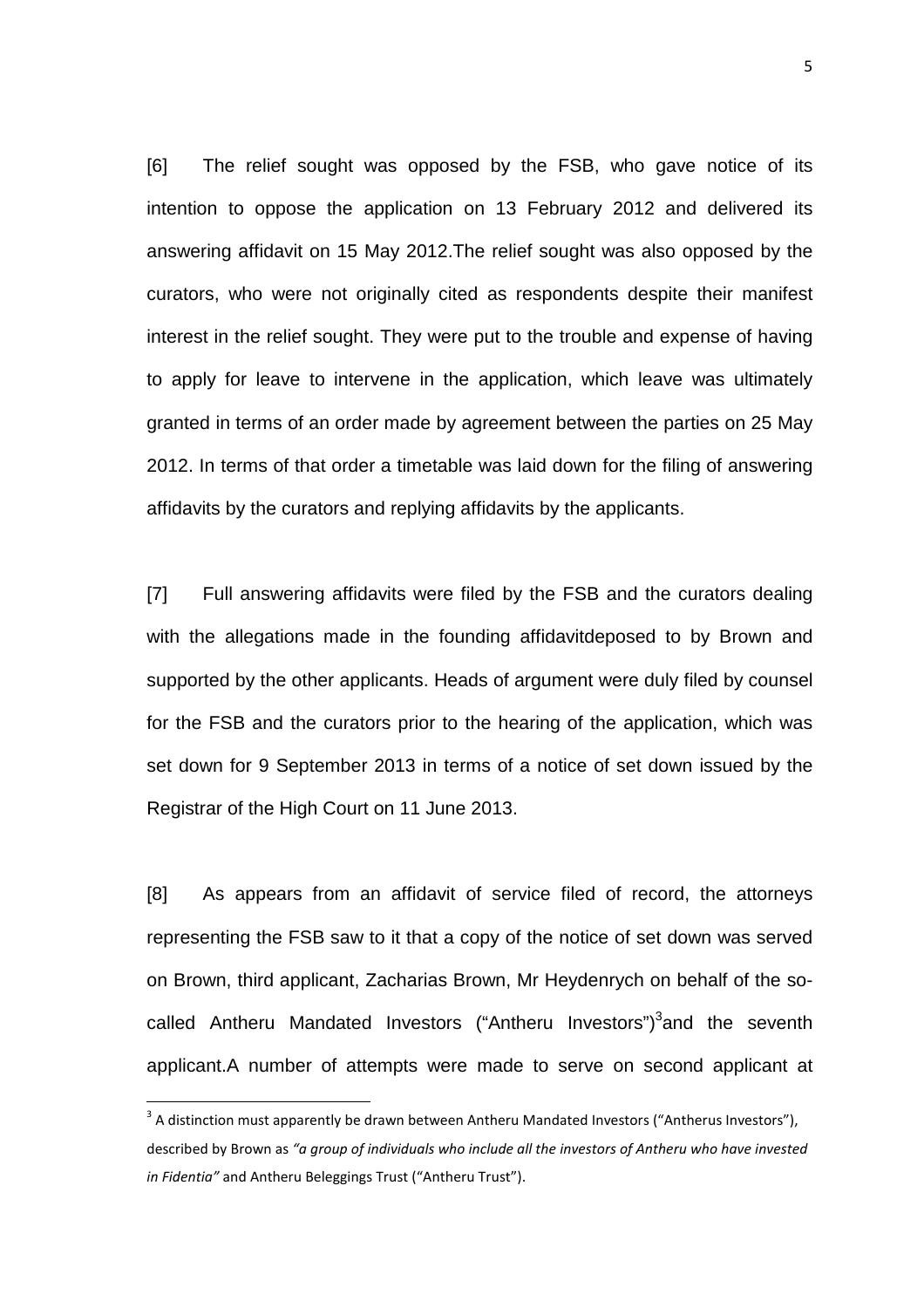various business addresses, which were unsuccessful as second applicant was found to have left the premises.

[9] When the matter came before me on 9 September 2013, the applicants had not delivered replying affidavits, or heads of argument as required in terms of court practice. There was no appearance for the second to seventh applicants at the hearing. I was informed by one Mr Abraham Nel ("Nel") that he was there to request a postponement for one week on behalf of Brown, who could not be present as he had an abscess in his mouth.

[10] I was further informed by one Mr Woodrow Christian ("Christian"), that he wished to seek a consolidationof the present application with an application broughtby Mr ThembalenkosiShibani ("Shibani") and Christian (undercase number 13532/2013) to have the curators removed from office and replaced with different curators ("the removal application").The papers in the removal application were not before me.

[11] Mr Mitchell, who appeared on behalf of the FSB, and Mr Goldberg, who appeared for the curators, opposed the oral applications for postponement and for consolidation.As regards the postponement, Mr Mitchell handed up from the bar copies of email correspondence exchanged between Brown and Mr Koen of Bisset Boehmke McBlain ("Bissets")<sup>4</sup> at 07h32 and 09h03 on 9 September 2013, which read as follows:

 $\overline{\phantom{0}}$ 

<sup>&</sup>lt;sup>4</sup>Attorneys of record for the FSB.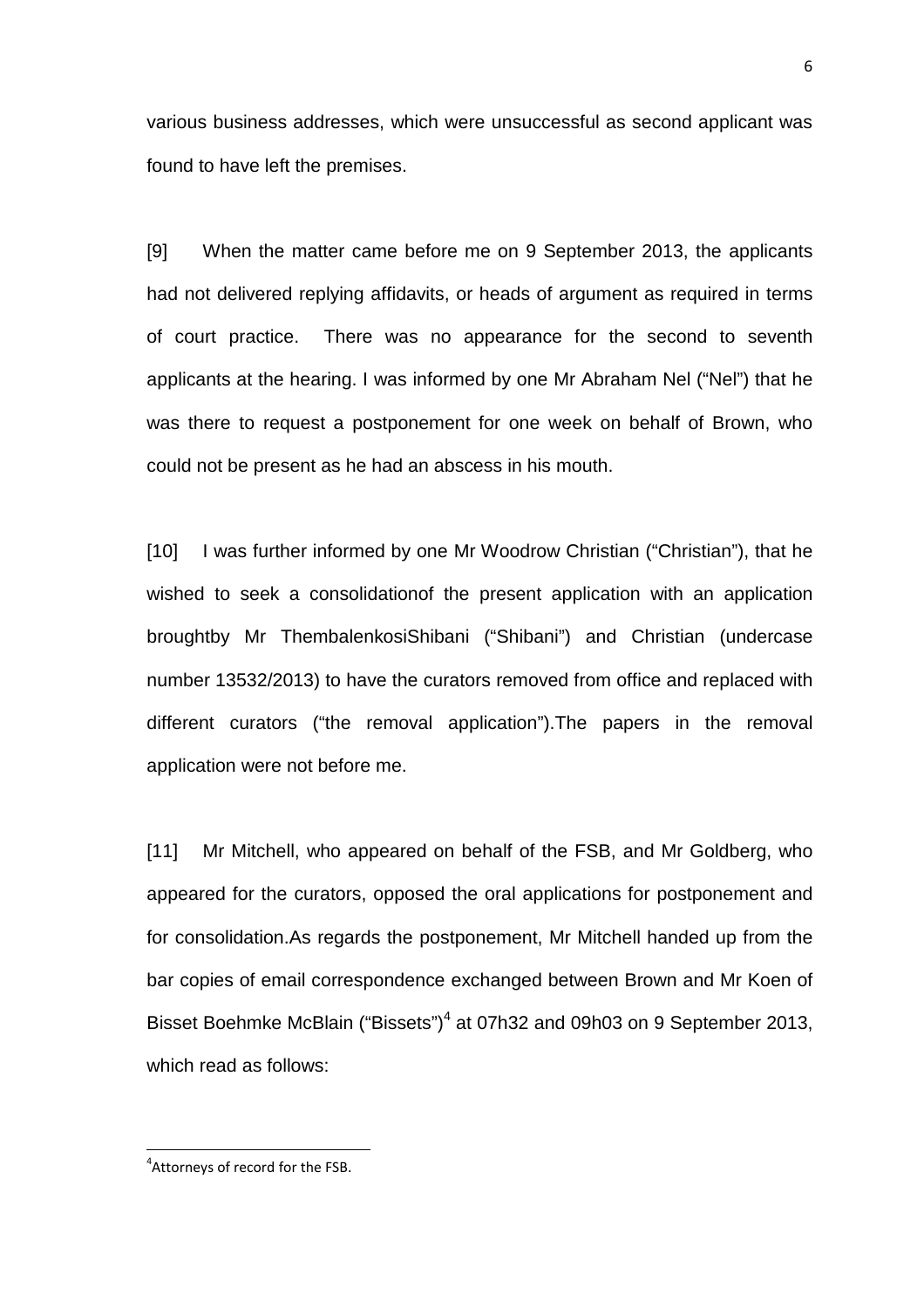#### "Dear Mr Koen

I have unfortunately taken ill. I request that the matter be postponed for a week as to allow me to recover and be in a position to argue the matter."

#### "Dear Mr Brown

You are not the only applicant in the matter, and our client is not the only respondent. None of the other parties appear to have been consulted about your request for a postponement.

Our client is adamant that the matter must proceed, and is not prepared to accept your email as sufficient motivation for a postponement. Our client will request the Court to hear the matter.

If you wish to apply for a postponement you will have to arrange for there to be an appearance on your behalf, for a proper written application for a postponement to be made, for it to be accompanied by at least an affidavit from a doctor."

[12] Mr Mitchell addressed me on the history of the matter and what he referred to as "repeated attempts by Brown to hamper and delay matters to the detriment of the interests of the investors in Fidentia. He argued that it was contrary to the interests of the Fidentia investors to delay finalisation of the application and that, in the event the Court saw fit to grant a postponement, payment of the wasted costs thereby occasioned should be secured inasmuch as Brown is an un-rehabilitated insolvent and a man of straw.

[13] I did not deem it fit, in the circumstances, to grant a postponement merely on the strength of an informal request made on behalf of Brown from the bar. I therefore stood the matter down until 14h15 and directed that Brown file a formal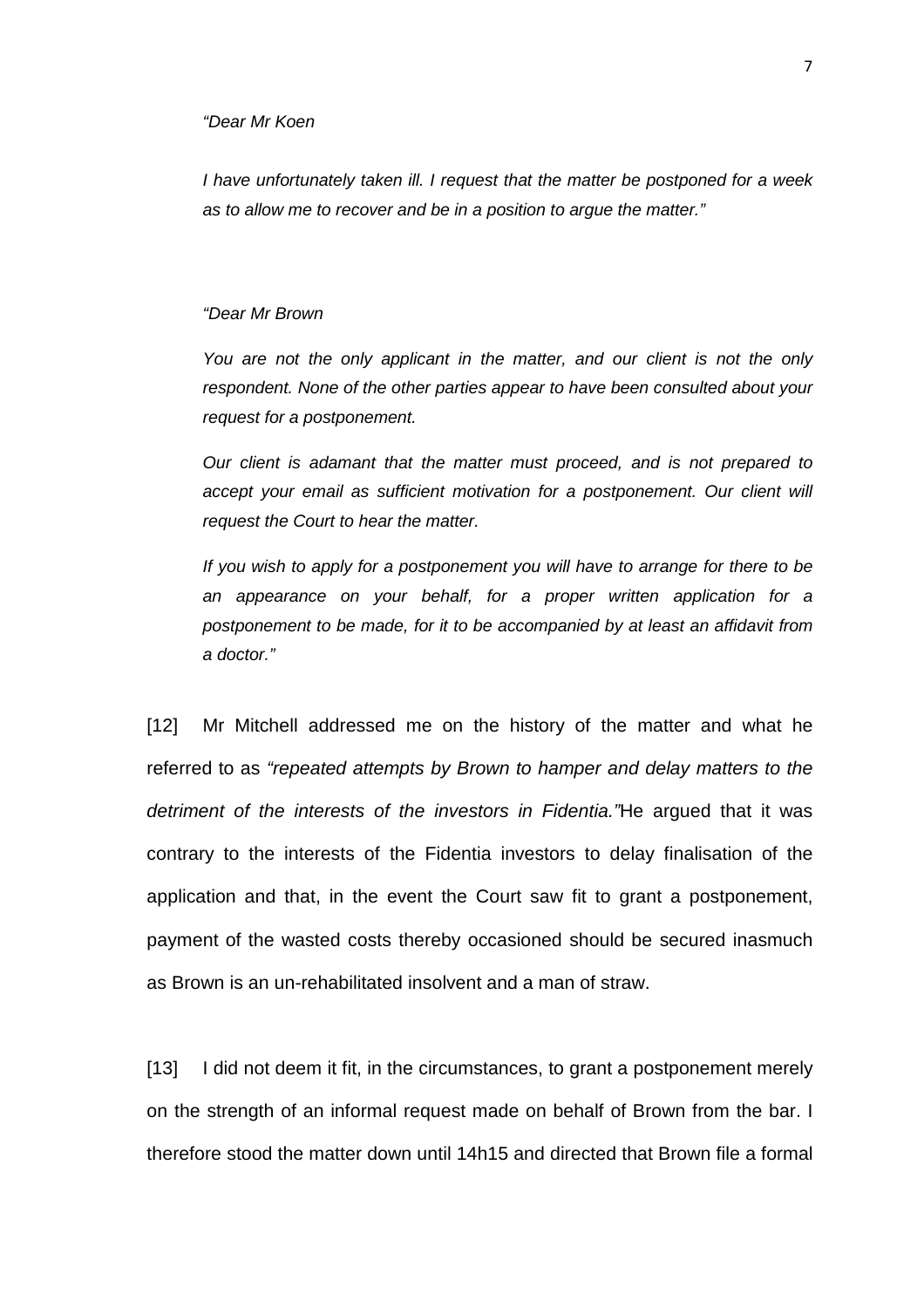application for a postponement by no later than 12h45, supported by an affidavit furnishing proof of his illness, failing which the matter would proceed on its merits at 14h15. I further directed that satisfactory security would have to be provided for payment of any wasted costs occasioned by the postponement. Mr Koen informed Brown of the situation in an email transmitted at 11h11, which read as follows:

#### "Dear Mr Brown

Mr Nel advised the Court this morning that he appeared on your behalf.

The judge directed that a written application for a postponement including sufficient medical proof of your illness be made by 12h45 at the latest, failing which the matter will proceed on its merits at 14h15.

The judge also indicated that it would also be necessary for an indication to be included in any such application as to how the wasted costs occasioned by the postponement would be paid, or secured.

Mr Nel, would not doubt have told you about this.

The court is court 12."

[14] As regards Christian's informal application for consolidation, Mr Mitchell pointed out that the relief sought in the removal application – which aims to have the curators removed and replaced with different curators – is contradictory to the relief claimed in the present application, which aims to set aside the curatorship ex tunc, alternatively to set aside the curatorship ex nuncand place the Fidentia companies under the control of directors to be appointed by the Court. Furthermore, I was informed by Mr Goldberg that, as in the case of the present application, the removal application was not served on the curators, who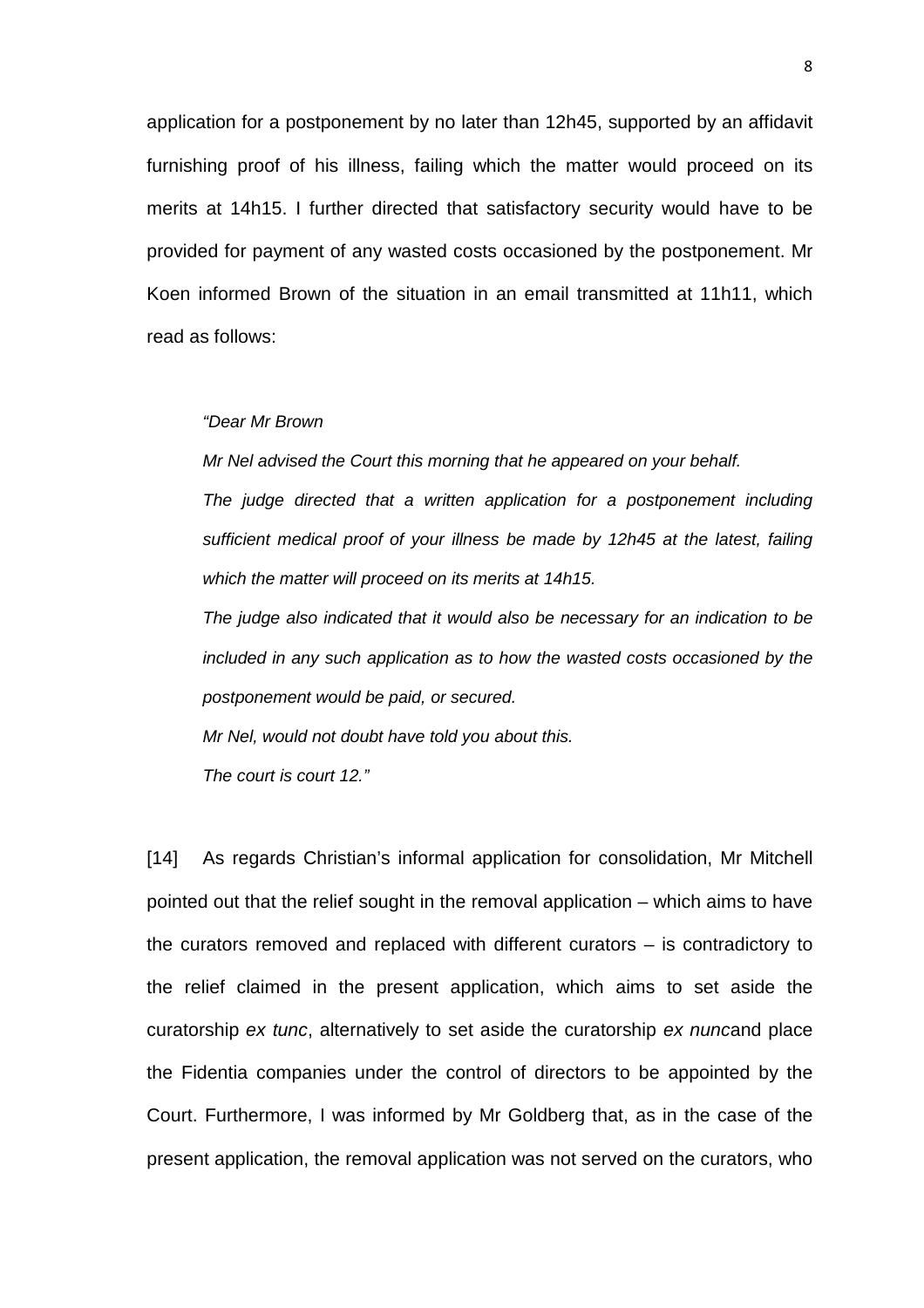will therefore require an opportunity to apply for leave to intervene in and oppose the removal application. The removal application was launched recently on 20 August 2013. Answering and replying affidavits have not yet been filed, and the curators have not yet been granted leave to intervene. The matter is therefore not ripe for hearing,and will not be so for some time. The finalisation of this application would therefore be unduly delayed by the proposed consolidation.In all the circumstances I considered that it would not be appropriate to consolidate the two applications and I accordingly refused Christian's oral request in this regard.

[15] Shortly before 12h30, or thereabouts, a document signed by Brown and styled "Notice of Withdrawal", was hand delivered to my chambers. The notice read as follows:

"Be pleased to take notice that the Applicants herewith withdraw their action [sic], proposed for hearing today the  $9<sup>th</sup>$  September 2013."

[16] When the matter resumed at 14h15, Mr Mitchell handed up a copy of an email sent by Brown to Mr Koen at 11h55 in response to the latter's email of 11h11, which read as follows:

#### "Dear Mr Koen

Your email under reply refers. I understand that a group of investors have brought an application to replace the present curators.

I further understand that the notice of motion in the application in which I am the applicant is requesting the cancellation of the curatorship all together. This was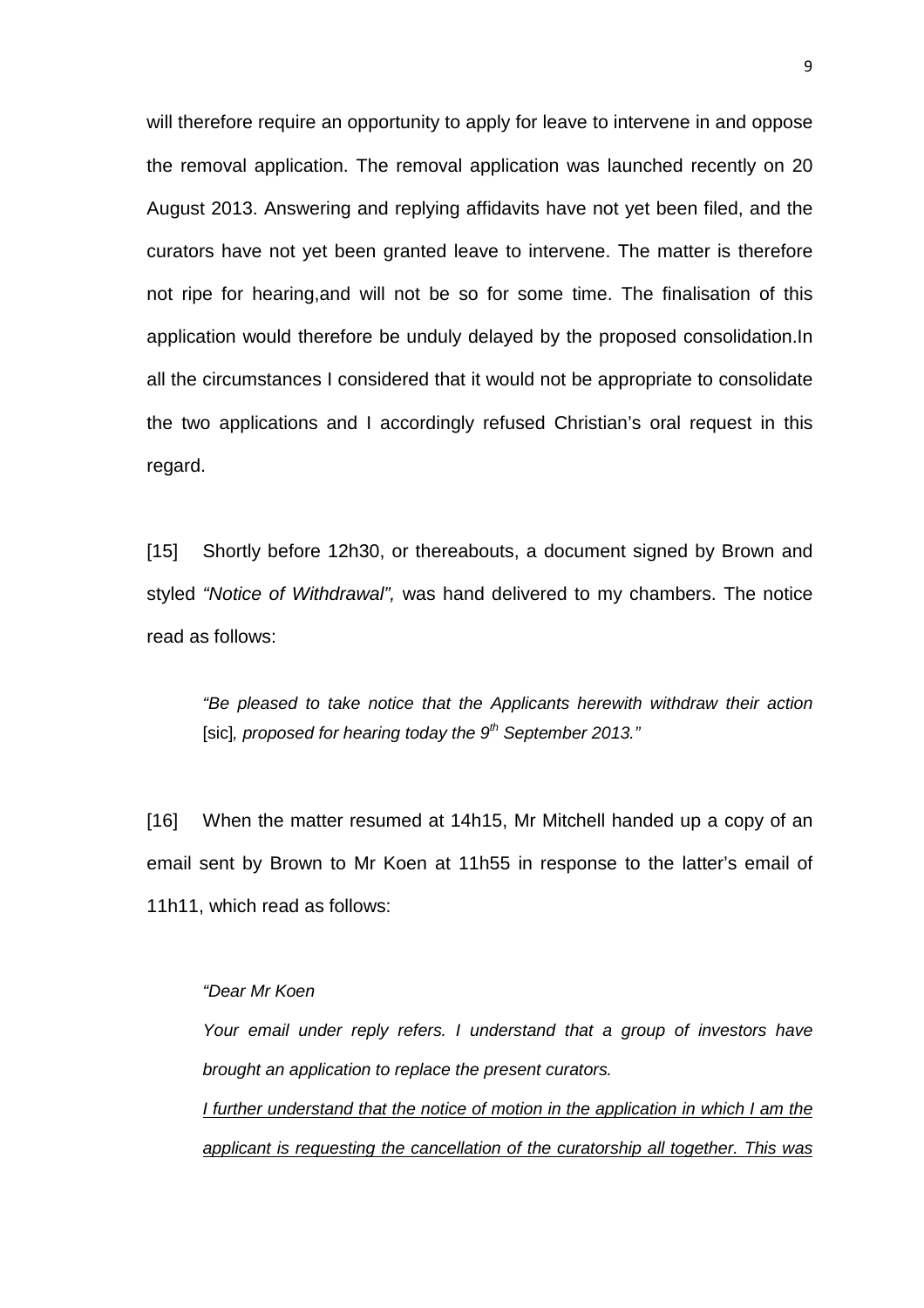never my intention, and appears to be a strategy of my attorneys at the time. It is undesirable and impossible given my present status and clearly in conflict with the desires of the investors.

I don't want to waste costs of the curatorship and due to the notice of motion and the technical issues raised by yourself I have no alternative but to withdraw from the present application.

I have discussed the matter with the other applicants and they agree that it would be most prudent to withdraw.

I shall forward the medical certificate in a separate email for your insight. I have no further intention of opposing the FSB in their endeavours, and will not bring any other applications. I trust that the matter is now closed." (Emphasis added)

[17] It is difficult to credit Brown's statement that it was never his intention to apply for the setting aside of the curatorship where this relief is plainlysought in terms of the notice of motion which Brown signed himself.Be that as it may, what is important, for present purposes, is that Brown conveyed a clear and unequivocal intentionto withdraw the application for the relief sought in this application.In so doing he purported to act on behalf of all the applicants.

[18] Rule 41(1) of the Uniform Rules of Court provides that once a matter has been set down for hearing, the proceedings may only be withdrawn by consent of the parties or with the leave of the Court. In the absence of such consent or leave, a purported notice of withdrawal is incompetent and invalid.<sup>5</sup>Mr Mitchell objected to Brown's purported notice of withdrawal on the grounds (a) that it did

<sup>&</sup>lt;sup>5</sup> Protea Assurance Co Ltd v Gamlase and Others 1971 (1) 460 (E) at 465 G – H.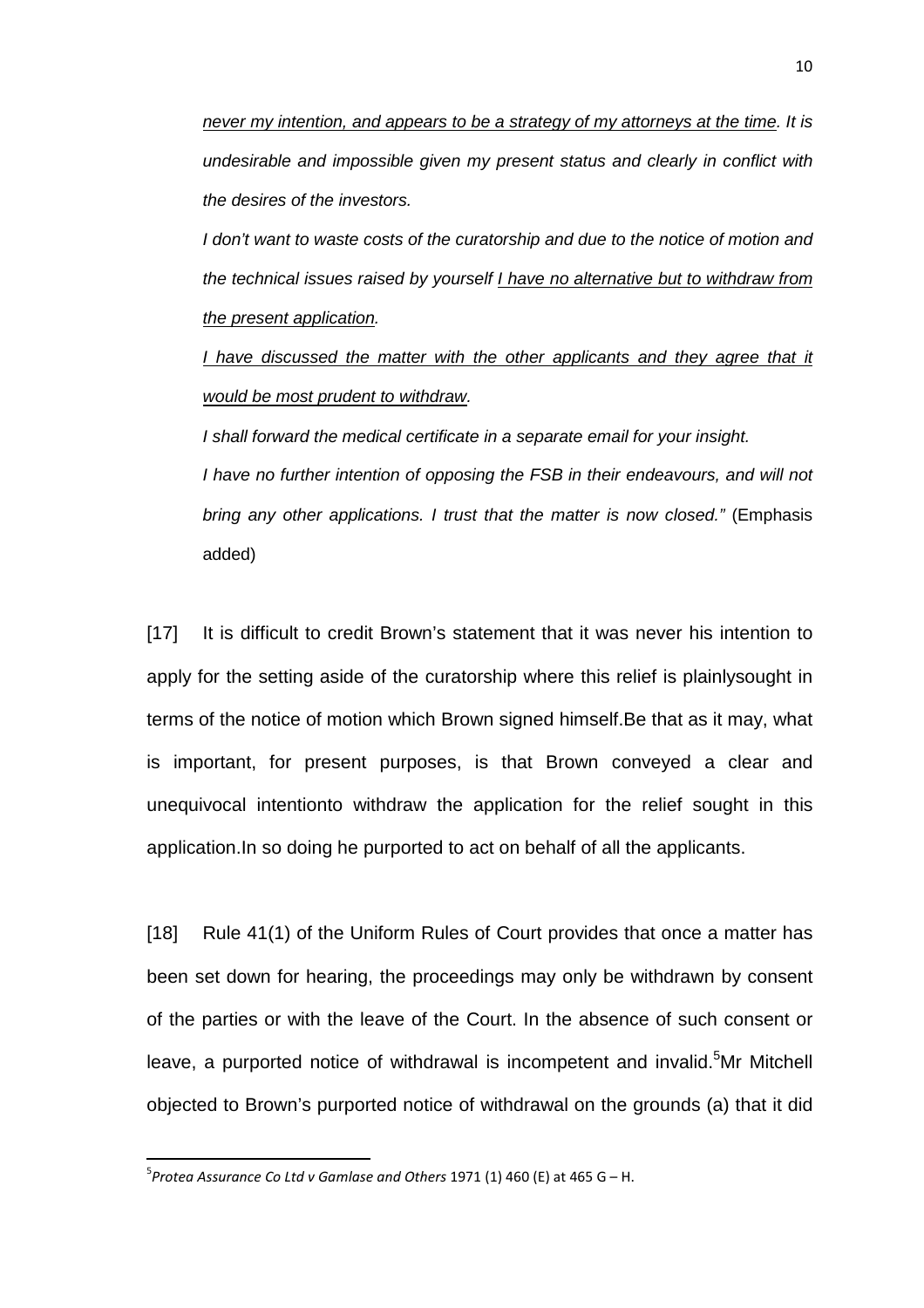not embody a consent to pay costs and (b) that Brown was not duly authorised to act on behalf of the second to seventh applicants in withdrawing the application. Mr Goldberg associated himself with Mr Mitchell's stance in this regard.

[19] In the absence of consent to a withdrawal of proceedings after set down, the Court has a discretion whether or not to grant such leave.<sup>6</sup>The court may, in the exercise of its discretion, decline leave to withdraw proceedings after set down where justice requires that finality be reached, if possible,<sup>7</sup>and where the withdrawal amounts to an abuse of process.<sup>8</sup>

[20] In my view the circumstances in this matter are such that justice requires that finality be reached regarding the relief sought in this application, notwithstanding the belatedattempt by the applicants to withdraw the proceedings. The curatorship has been in place for longer than six years and has, according to the curators, all but run its course. It is undesirable, in my view, that the winding down of the curatorship be delayed by, or that the curators be put to further expense in opposing, any application which might surface in the place of this application based on the very same allegations. Iam mindful, in this regard, that this application represents a "re-cycling" of many of the allegations which were raised in applications previously brought by Antheru Trust for the liquidation of the Fidentia companies ("the Antheru liquidations"), which

<sup>6</sup> Farlam *et al Erasmus Superior Court Practice* B1 – 304 and cases cited at footnote 6.

<sup>7</sup> *Huggins v Ryan N. O. and Others* 1978 (1) 216 (R) at 218 E.

<sup>8</sup> *Levy v Levy* 1991 (3) SA 614 (A) at 619 F – 620D.

 $9$ To the prejudice of the Fidentia investors who ultimately bear these costs.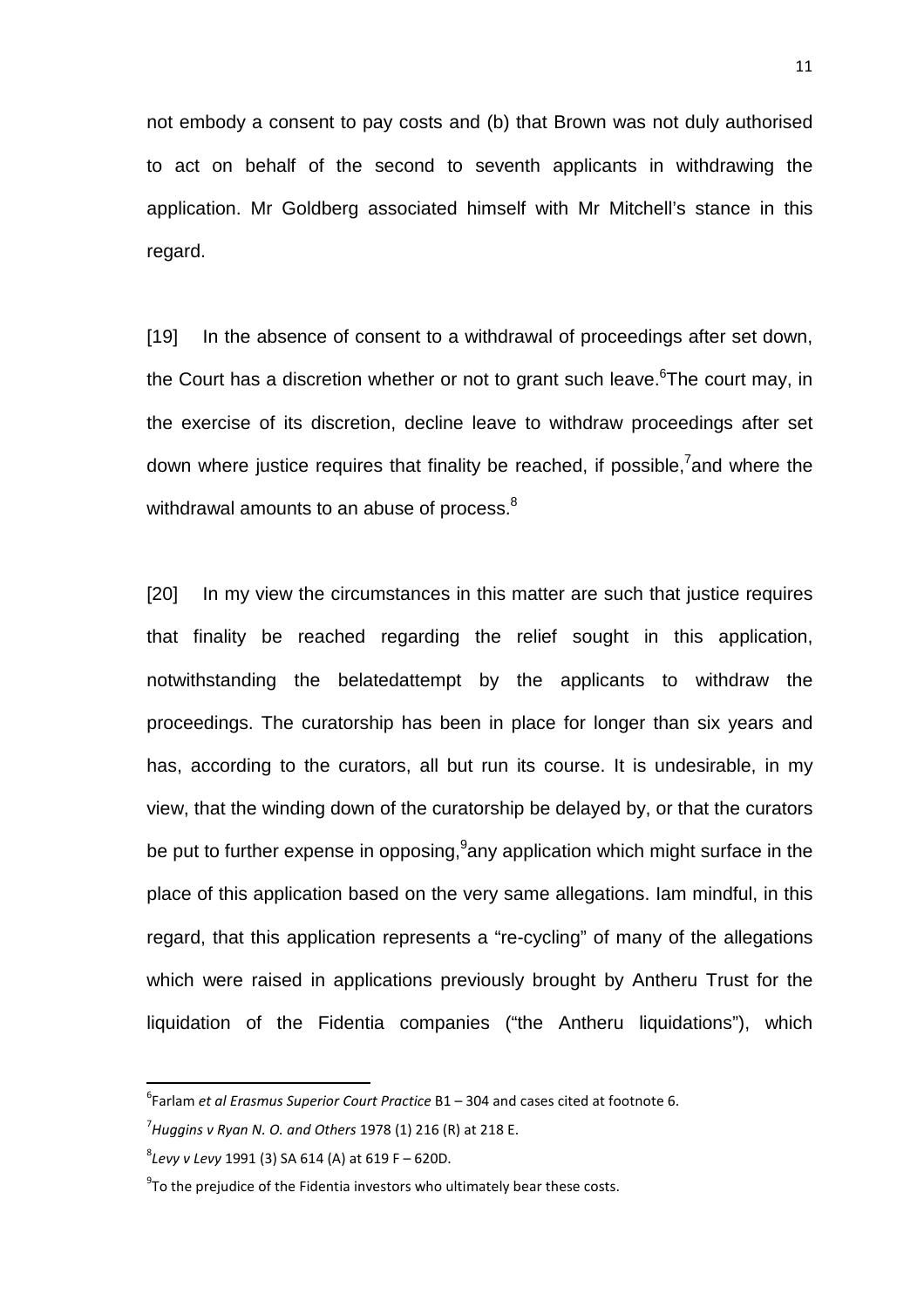allegations were denied by the FSB and the curators in answering affidavits filed in those applications. At the hearing of the Antheru liquidation application in respect of FAM on 10 May 2011, Antheru Trust withdrew the application and tendered costs. It further withdrew all allegations of recklessness, fraud and dishonesty made against the curators. In a trustees' resolution passed by the trustees of Antheru Trust on 10 May 2011 it was recorded, inter alia, that:

- "4) We the undersigned trustees hereby further withdraw all allegations against the Curators, D Gihwala and Mr Papadakis, which are set out in the court documents under case no 6657/2010 in respect of recklessness, fraudulent conduct, and any other expressed allegations or innuendos of alleged dishonesty by them.
- 5) Our attorneys of record are instructed to obtain a letter from the curators confirming the withdrawal of the aforesaid allegations and that they accept the withdrawal and that no action will be taken against the trustees by the curators emanating from the withdrawal of the allegations against them."

[21] The withdrawn allegations have, however, been resuscitated by the applicants in support of the relief sought in the present application.As in the case of the Antheru liquidations, reliance is placed on the views expressed in the "expert" report compiled by one Nicolaas Janse Van Rensburg ("Van Rensburg"). I deal further with this aspect below.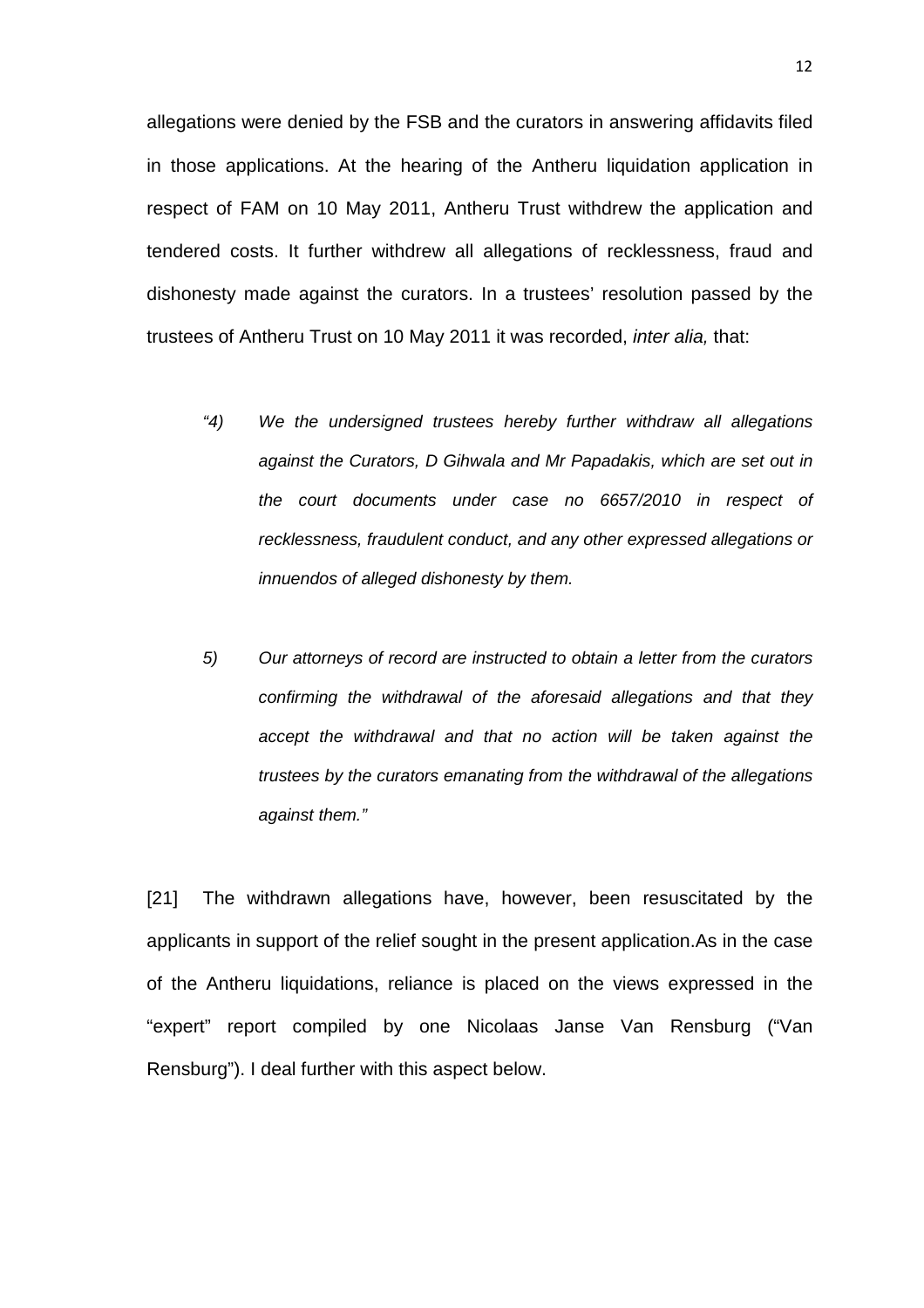[22] The applicants have not shown any willingness to consent to a judgment on the merits so that there may be finality regarding the issues raised in the application. The serious and far-reaching allegations on which the application is founded have not been withdrawn.In the circumstances, and for the reasons given, I consider that the applicants should not be permitted to withdraw the application, and that the FSB and the curators are entitled to seek a final judgment on the merits.<sup>10</sup>It is apposite to refer to the following remarks of Beck J, who was confronted with a not dissimilar situation in Huggins  $v$  Ryan N.O. and Others:  $11$ 

"Upon Mr Andersen's objection being voiced to a mere withdrawal of the motion proceedings that have now been repeated, the applicant was asked to clarify whether or not he was prepared to consent to judgment on the merits, so that there should be finality regarding the validity of the will. The applicant assured the Court that he had no further intention of ever initiating further proceedings to have the will declared void, but I did not understand him to concede that the allegations of fraudulent conspiracy between the first and second respondents are unfounded, and he has not withdrawn them. All of the respondents have stated specifically that they do not wish to object to the fact that the proceedings have once again been brought by way of notice of motion and not by way of a normal trial action. They contend, correctly, that the Court is now seized with the matter and cannot be deprived of its discretion to proceed with the hearing by

 $^{10}$ Cf Irish & Co Inc (Now Irish & Menell Rosenberg Inc) v Kritzas 1992 (2) SA 623 (W) at 632 I, where it was stated that, *"It has long been recognized that where in an ordinary action a party chooses not to appear at the trial the other party remaining need not content himself with an order for absolution from the instance but may elect to lead evidence in order to satisfy the Court that he is entitled to a judgment on the issues raised by those claims."* 

<sup>11</sup>*Supra* n 7 at 218 B – E.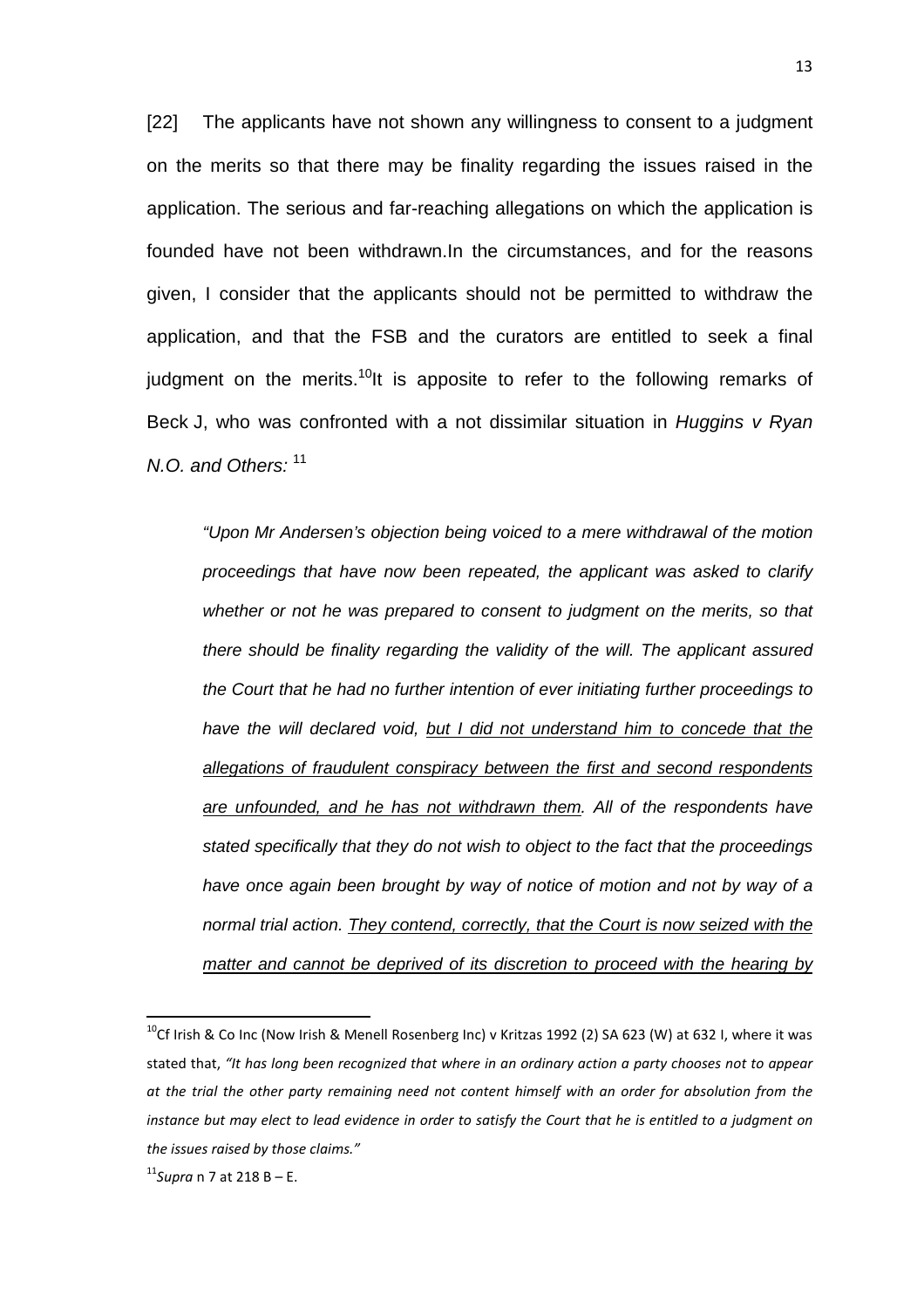way of a belated withdrawal of the application. (Abramacos v Abramacos1953(4) SA 474 (SR) at p 478 A; Karroo Meat Exchange Ltd v Mtwazi1967(3) SA 356  $(C)$  at 359 A – H.)" (Emphasis added.)

[23] I turn then to deal with the merits of the application. The applicants have not filed replying affidavits taking issue with the allegations contained in the answering affidavits filed by the FSB and the curators. To the extent that factual disputes are raised on the founding and answering affidavits, they fall to be determined in accordance with the approach laid down in Stellenbosch Farmer's Winery Ltd v Stellenvale Winery (Pty) Ltd<sup>12</sup>andqualified in Plascon- Evans Paints Ltd v Van Riebeeck Paints (Pty) Ltd ("Plascon Evans"),  $13$ namelythat final relief on motion should only be granted where the it is justified on the basis of the facts as stated by the respondent together with the facts put up the applicant which are either admitted or cannot reasonably be denied. This is clearly not a case where it can be said that the allegations and denials raised by the respondents are "so far-fetched or clearly untenable that the Court is justified in rejecting them merely on the papers.<sup>"14</sup> The version put up in the affidavits deposed to on behalf of the FSB and by the curators must therefore be accepted as correct for purposes of deciding the matter. The question which must be asked is whether the admitted facts contained in the applicants' founding affidavit, read together with the facts set out in the answering affidavits, justifythe relief sought by the applicants.

 $\overline{\phantom{0}}$ 

 $12$ 1957 (4) SA 234 (C) at 235 E – G.

 $13$ 1984 (3) SA 623 (A).

<sup>14</sup>*Plascon Evans supra* n 13 at 635 C.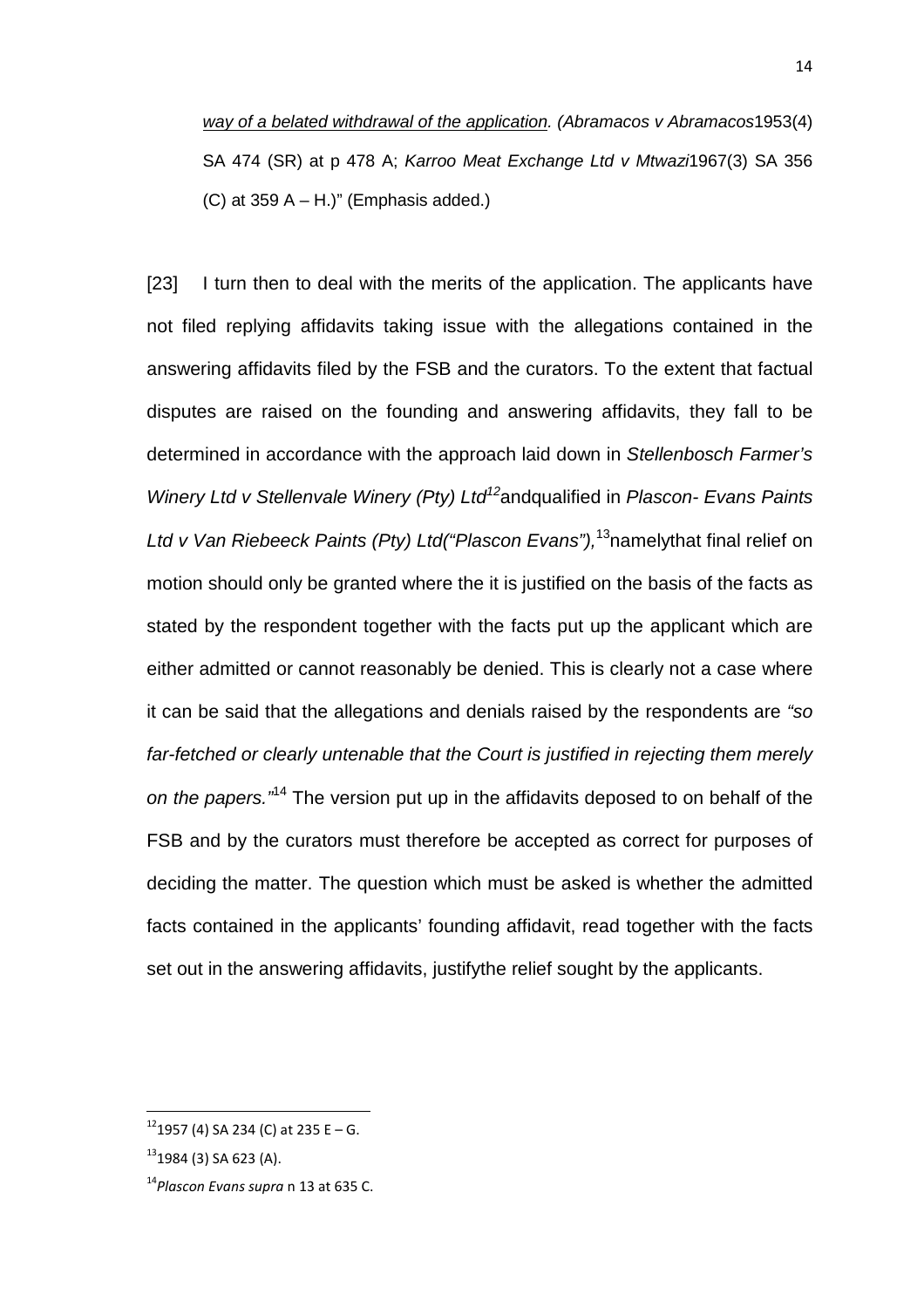### The prayers to set aside the decisions to conduct the inspection and to apply to court for the curatorship order

[24] The prayers referred to in paragraphs 4.1 and 4.2 above are aimed at setting aside the Registrar's decision to inspect the affairs of the Fidentia companiesand his decision to apply to court to place the Fidentia companies under curatorship.

[25] The difficulty with this relief is that the inspection and the application for the curatorship are both fait accompli - they cannot be undone.The setting aside of the Registrar's instruction to conduct the inspection and the subpoenas and reports of the inspectors would not have any impact on the curatorship which was ordered by the court and is still in existence. The setting aside of the Registrar's decision to apply for the curatorship order would have no effect unless the curatorship order were also set aside, in which case the relief in this prayer would be superfluous.In my view the relief sought in prayers 5 and 6 of the notice of motion would have no practical effect and falls to be refused on this ground alone, since it is trite that theCourt will not make orders which are of academic interest only.<sup>15</sup>

#### The prayer to set aside the curatorship order

l

[26] The prayer to set aside the curatorship order is in essence an application to rescind the curatorship order ex tunc. The curatorship order was granted after

<sup>&</sup>lt;sup>15</sup> Raiah & Raiah (Pty) Ltd and Others v Ventersdorp Municipality and Others 1961 (4) SA 402 (A) at 408A.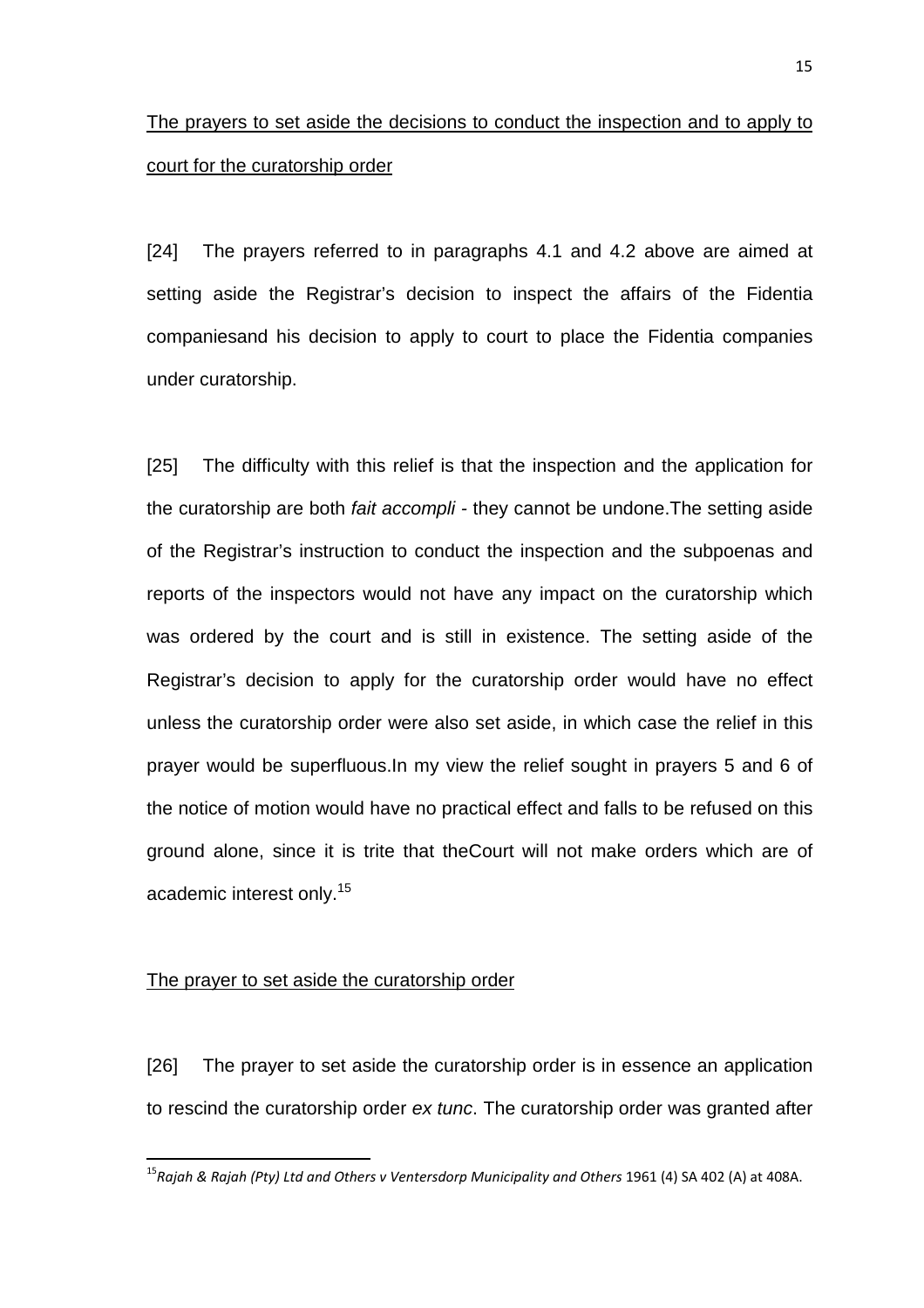the merits of the matter had been determined and was not an order granted by default. It is a final judgment. At common law the power to rescind a final judgment is limited to instances where the judgment was obtained by fraud, or, exceptionally, *iustus error*.<sup>16</sup> Rescission of a final judgment on the basis of *iustus* error is confined to the situation of *instrumentum noviter repertum*, where relevant documents have come to light subsequent to the judgment,  $17$  which is not the case in this instance.

[27] In order to succeed in an application for rescission of a final judgment based on the ground of fraud, an applicant is required to prove that:

- 27.1. the successful litigant was a party to the fraud or perjury on the ground of which it is sought to set aside the judgment;<sup>18</sup>
- 27.2. the evidence was in fact incorrect: $19$
- 27.3. that the evidence was made fraudulently with intent to mislead: $^{20}$
- 27.4. that the facts presented to the Court diverged from the truth to such an extent that the Court would have given a different judgment had it known the true state of affairs; $^{21}$

<sup>16</sup>*Colyn v Tiger Food Industries Ltd t/a/ Meadow Feed Mills (Cape)* 2003 (6) SA 1 (SCA) at 6 A – B.

<sup>17</sup>*Childerley Estate Stores v Standard Bank of SA Ltd* 1924 OPD 163.

<sup>18</sup>*Makings v Makings* 1958 (1) SA 338 (A).

<sup>19</sup>*Swart v Wessels* 1924 OPD 187 at 189 – 190.

<sup>20</sup>*Ibid.* 

<sup>21</sup>*Rowe v Rowe* 1997 (4) SA 160 (SCA) at 166 I.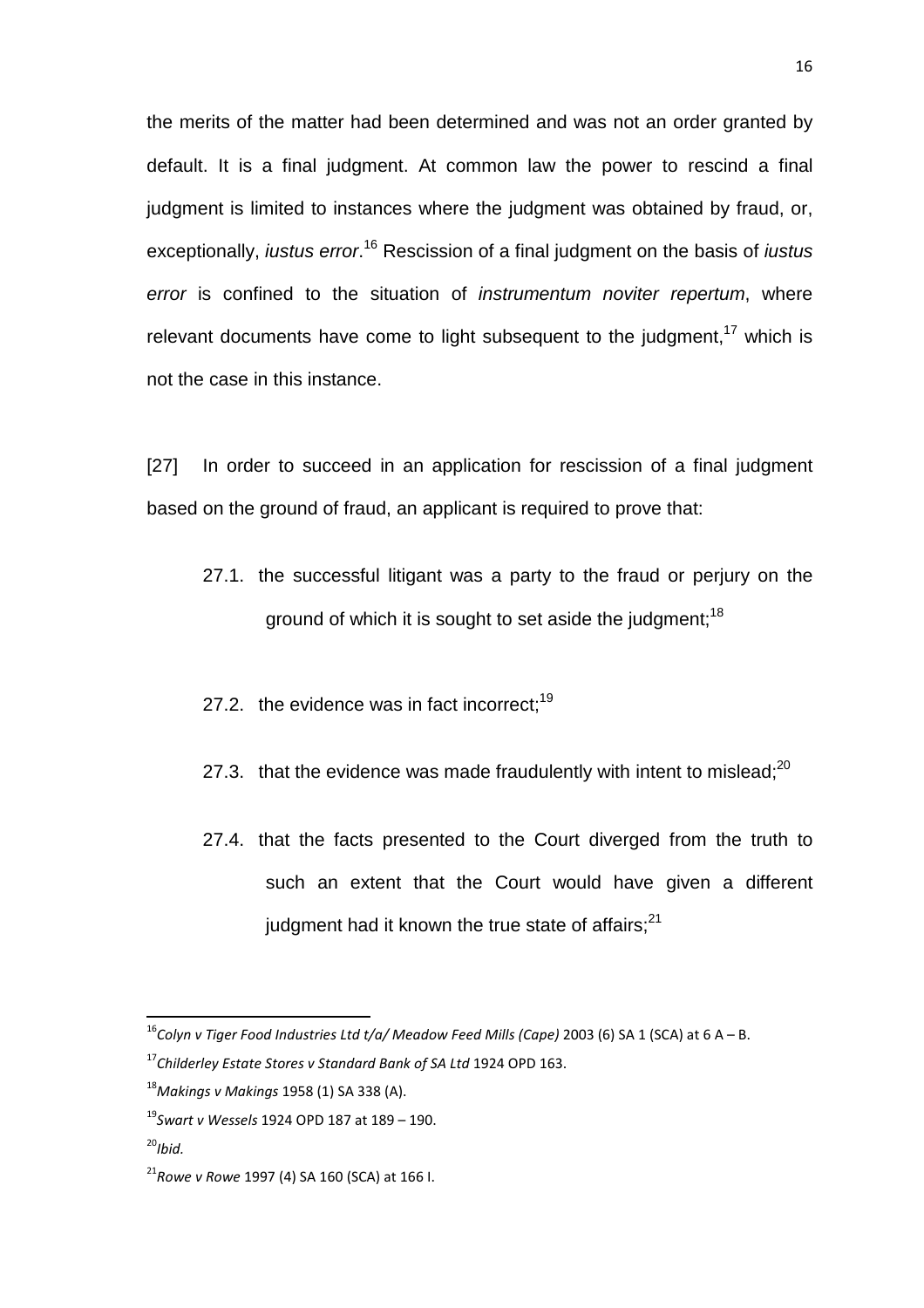27.5. he or she was unaware of the alleged fraud until after judgment was delivered.<sup>22</sup>

[28] The founding affidavit is replete with far-reaching allegations of improper conduct on the part of the FSB and the curators. It is difficult to discern amidst the myriad of complaints a clear and competent basis for the relief sought by the applicants. Their case for the rescission of the curatorship order appears to rest on the contentions that:

- 28.1. the curatorship order was granted on the basis of the final inspection report which was an "utter fabrication and distortion of the true facts";
- 28.2. the Registrar alleged in the application for the curatorship order that an amount of R 680 million was unaccounted for or had been misappropriated by the officers of the Fidentia Group, whereas the inspectors had conceded that the funds unaccounted for might be closer to R 406 million;
- 28.3. the Registrar did not follow "normal procedure" in securing suitable candidates as curators and appointed the curators because of their "long standing corrupt relationship with various senior officials of the FSB";

<sup>22</sup>*Port Edward Town Board v Kay and Another* 1994 (1) SA 690 (D) at 705 C – 706 F.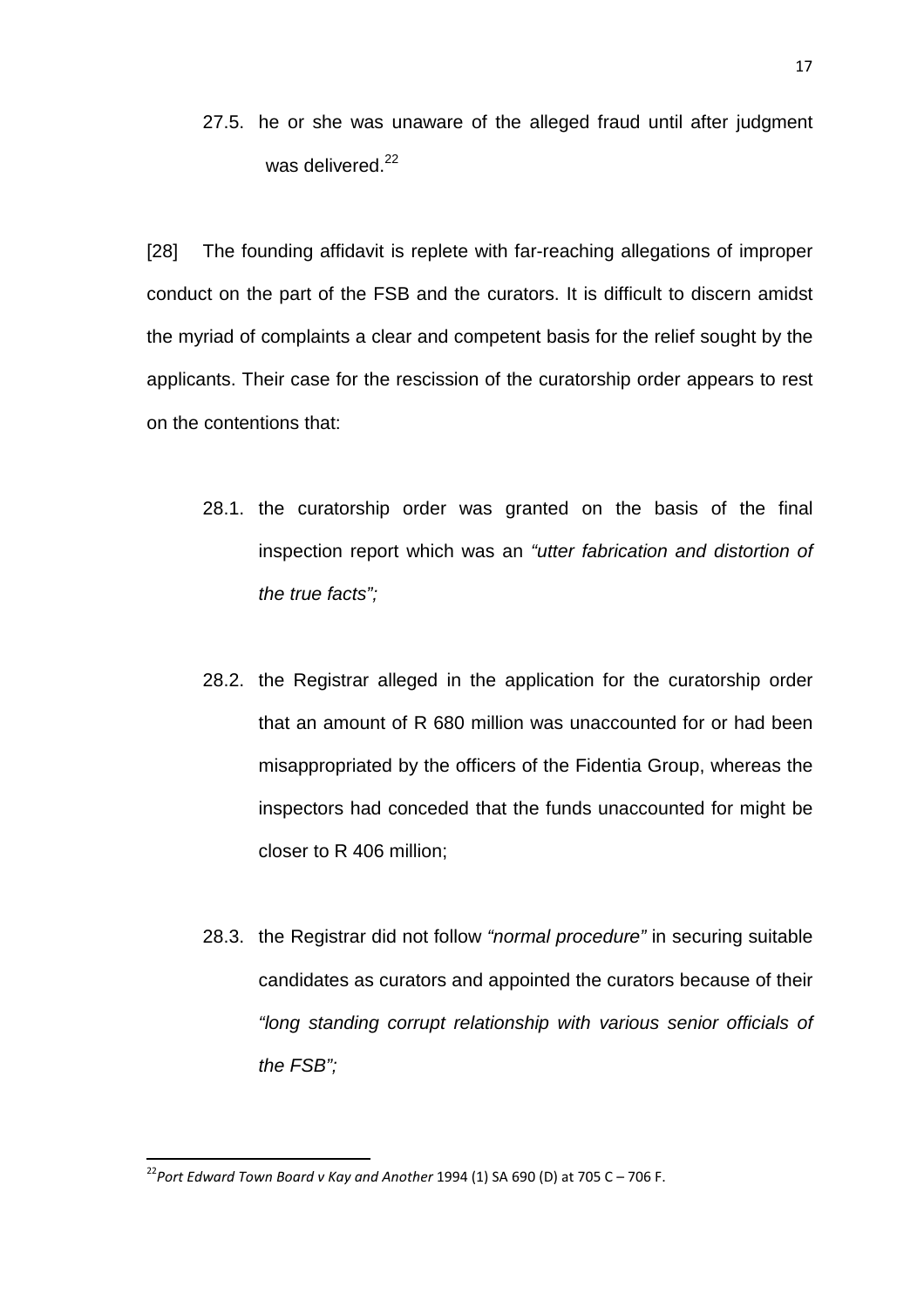- 28.4. the powers granted to the curators to dispose of the assets of the Fidentia companies are not powers contemplated by the Financial Institutions Act and the Court was not competent to grant them;
- 28.5. Brown was denied an opportunity to challenge the final inspection report or the granting of the curatorship order.

[29] Save for the first ground, which pertains to the contents of the inspection report, I consider that none of these complaints (assuming they could be established on the facts) would suffice to meet the requirements for rescinding a final judgment on the basis of fraud. In this regard I consider that:

- 29.1. it cannot seriously be thoughtthat the Court would not have granted the curatorship order had it been told that the unaccounted for funds amounted in fact to R 406 million or R 245 million as opposed to R 680 million; $^{23}$
- 29.2. any impropriety surrounding the appointment of the curators could not have had any bearing on the Court's decision to grant the curatorship order and would not, therefore, constitute grounds for setting aside the curatorship order on the basis of fraud;

<sup>&</sup>lt;sup>23</sup>Brown's affidavit contains contradictory versions in this regard. At paragraph 17 he alleges that the inspectors insisted that an amount of R 245 million was unaccounted for. At paragraph 28 he alleges that the inspectors conceded that the funds unaccounted for might be closer to R406 million than R 680 million.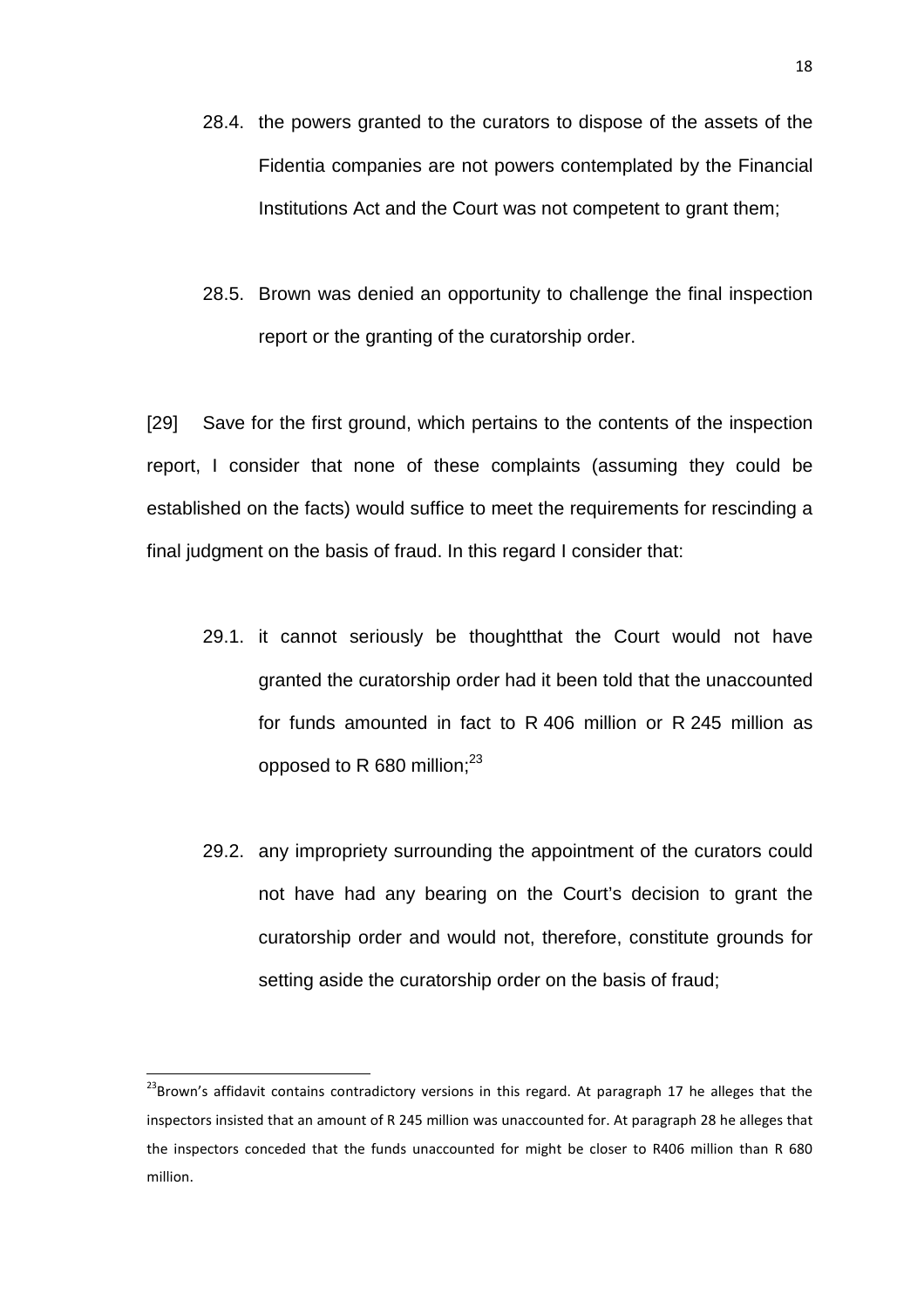- 29.3. were it indeed so that the Court acted *ultra vires* the provisions of the Financial Institutions Act in conferring power on the curators to dispose of the assets of the Fidentia companies, the remedy would lie in an appeal against the curatorship order and not an application for its rescission;
- 29.4. Brown's alleged lack of opportunity to challenge the inspection report and the curatorship order would not constitute grounds for setting aside on the basis of fraud a final judgment which was granted not by default but with the full knowledge of Brown.

[30] As regards the complaint that the curatorship order was granted on the basis of an inspection report filled with fabrications and falsehoods, it should be noted that the attorneys then representing the Fidentia companies were furnished with a draft of the inspection report on 18 December 2006 and given an opportunity to comment thereon prior to the bringing of the application for a provisional curatorship order. Brown himself was furnished with a copy of the draft inspection report on 19 December 2006.

[31] On Brown's own version, when application was made for the provisional curatorship order on 1 February 2007, the directors of the Fidentia companies exercised a conscious choice not to oppose the relief sought. He states as follows in this regard in the founding affidavit: $^{24}$ 

 $\overline{a}$ 

 $24$ Record p 2596, para 110.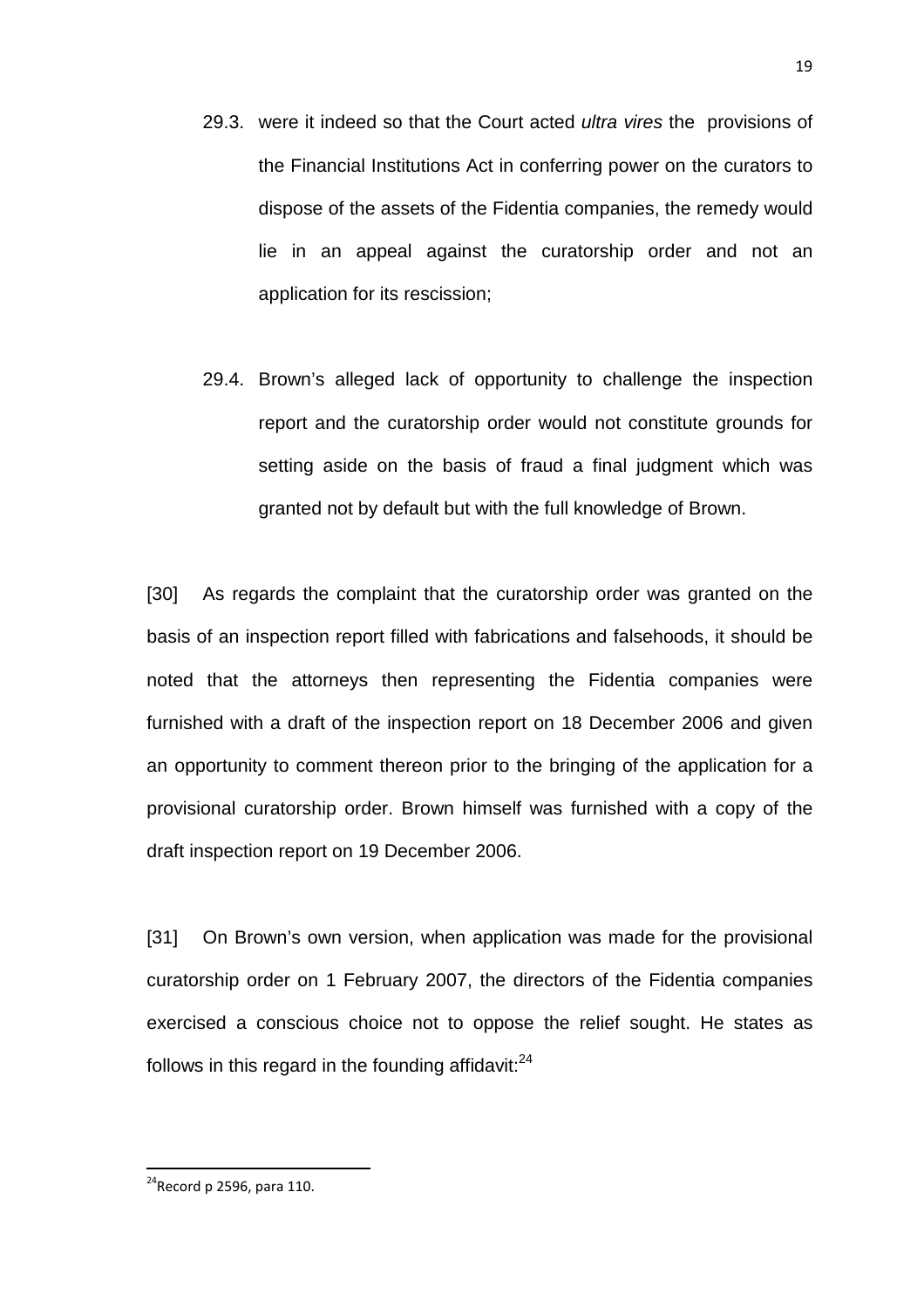"On legal advice of Mckinnel and in an attempt to "win hearts and minds" at the Financial Services Board the other Directors of Fidentia in a majority decision elected not to actively oppose the FSB application for provisional curatorship. The Directors of Fidentia at the time were of the view that in working with duly qualified Curators the same objective of an orderly winding up of the portfolio and repayment in full of all the clients could be achieved."

[32] Furthermore, neither Brown nor the other directors of the Fidentia companies opposed the confirmation of the *rule nisi* in respect of the provisional curatorship order, despite having had ample opportunity to do so. The answering affidavit on behalf of the FSB reveals that Brown was represented by an attorney and senior counsel who was briefed to oppose the granting of a final curatorship order on 27 March 2007, but that Brown elected at the last minute not to oppose:<sup>25</sup>

"On 26 March 2007 a notice of intention to oppose the confirmation of the rule nisi was delivered to the attorneys for the FSB. Adv R Stockwell SC of the Johannesburg Bar was briefed on behalf of Brown. On the afternoon of 16 March 2007, Adv Stockwell SC advised counsel for the FSB (Adv A G Binns-Ward SC) that Brown would no longer oppose the granting of the final order in the amended terms sought. I attach the confirmation email from the FSB's attorneys to Mr Hunter marked 'GA8'."

[33] Assuming, for purposes of argument, that Brown could show that the inspection report contains false or inaccurate information, he faces the difficulty

<sup>&</sup>lt;sup>25</sup> Record 3743, para 143.2.2.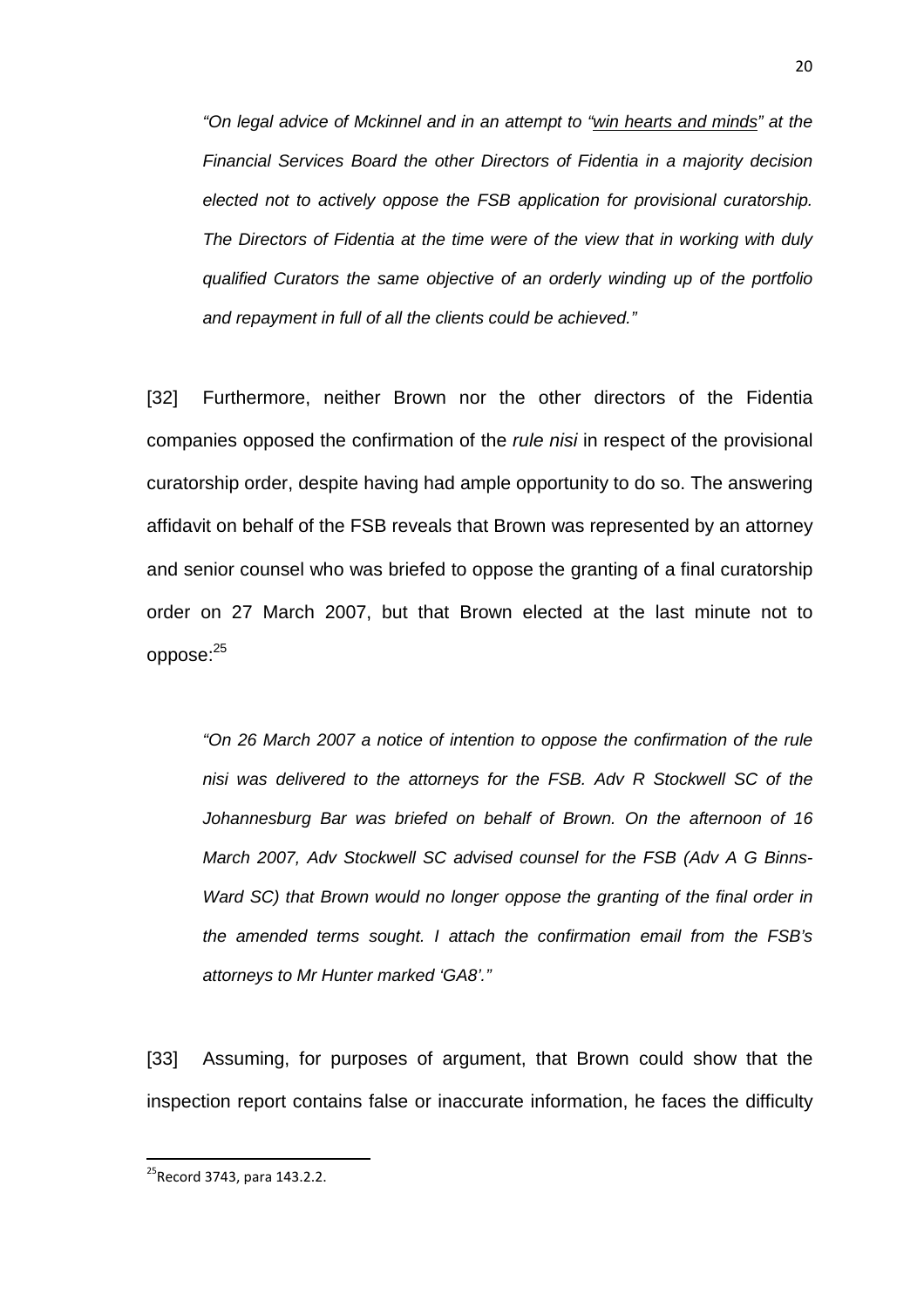that he was well aware of the contents of the inspection report but voiced no complaints regarding its veracity or accuracy at the time when application was made for the curatorship order. To my mind this precludes him from seeking to rescind the curatorship order on the basis of alleged fraud and untruths in the inspection report. As was held by Thirion J in Port Edward Town Board v Kay and Another.<sup>26</sup>

"In my view, if a litigant, knowing that the evidence adduced against him in the course of a case is perjured or that a fraudulent concealment of evidence which is relevant to the decision of the case has occurred, deliberately omits before judgment to challenge or refute the evidence when he is in a position to do so, he cannot afterwards claim restitution in integrum in respect of the judgment obtained against him on account of the fraud."

[34] On this basis alone I consider that the application for the rescission of the curatorship order must fail. But in my view there is yet a further obstacle to the rescission of the curatorship order on the basis of alleged untruths in the inspection report, namely that the inspectors continue to stand by the contents of their report, and their averments in this regard must be accepted as correct for present purposes.

[35] Furthermore, and in any event, there are material, undisputedfindings in the inspection report, which would, in my view, constitute good cause for the granting of the curatorship order as contemplated in section 5(1) of the Financial Institutions Act, namely that:

 $\overline{a}$ 

<sup>26</sup>*Supra* n 22, at 706 E – F.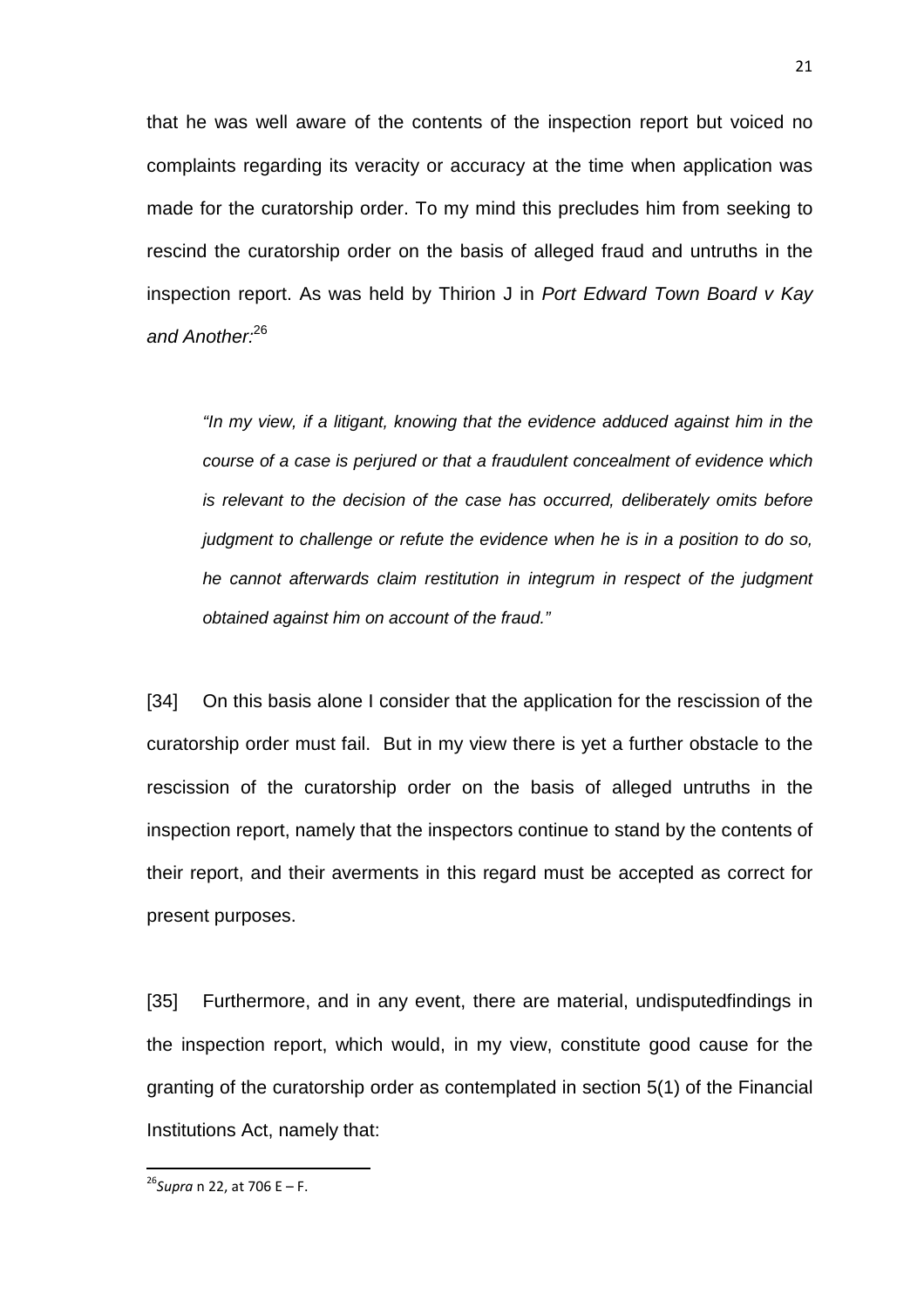- 35.1. FAM failed to submit audited financial statements for the 2005 and 2006 financial years as required by section 19 (2) of the Financial Advisory and Intermediary Services Act 37 of 2002 ("the FAIS Act") for the reason, as appears from an affidavit deposed to by the auditors of FAM, that the auditors had not obtained a satisfactory breakdown and reconciliation of client monies, and it did not appear that client funds were separately identifiable from those of FAM;
- 35.2. client funds were not being kept separately from funds belonging to the Fidentia companies and were being used to defray operating expenses and to purchase assets for seventh applicant and other companies within the Fidentia Group;
- 35.3. client funds were not being invested in accordance with the behests of section 4 of the Financial Institutions Act inasmuch as they were not held separately in the names of individual clients, but in the names of "Fidentia related companies".

[36] The proper investment of funds in the name of the client and the separation of trust property from the assets of the business are fundamental requirements laid down by section 4 of the Financial Institutions Act for the protection of trust property. There can be no doubt, to my mind, that indications of non-compliance with these requirements would justify the granting of a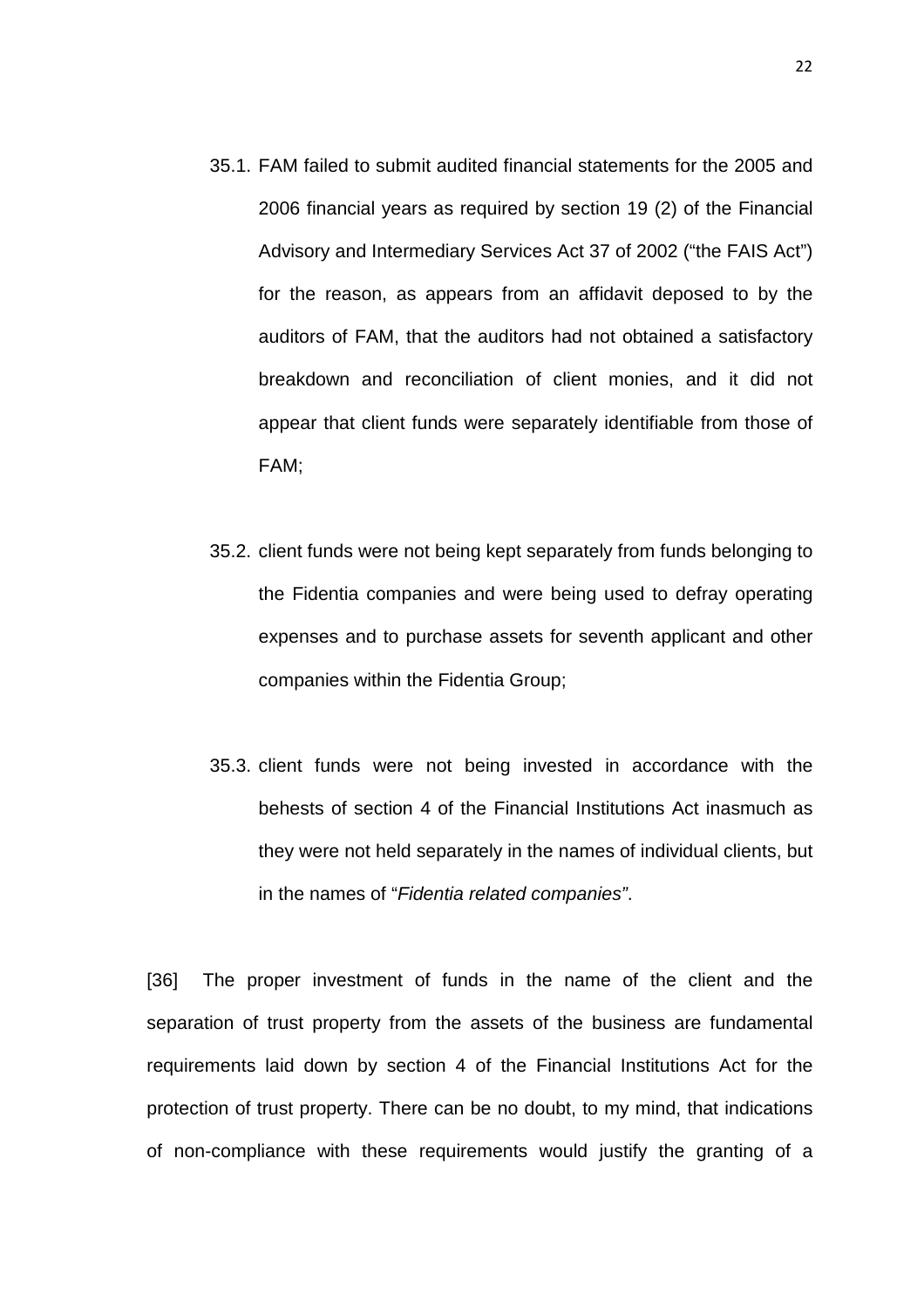curatorship order. As was pointed out in Executive Officer, Financial Services Board v Dynamic Wealth and Others.<sup>27</sup>

"The inability or unwillingness of the institution to comply with regulatory requirements applicable to protect funds itself provides a reason for appointing a curator."

[37] Given that the curatorship order was warranted on the basis of these findings in the inspection report – findings which have never been challenged by the applicants –I consider that the curatorship would have been granted in any event, notwithstanding the alleged fabrications and falsehoods complained of by the applicants. In my view the applicants have not shown that the curatorship would not have been granted but for the alleged untruths in the inspection report, and on this ground, too, the application for the rescission of the curatorship order must fail.

## The alternative relief pertaining to the removal of the Fidentia Companies from curatorship

[38] In the alternative to the rescission of the curatorship order, the applicants seek to have the Fidentia companies removed from curatorshipex nunc, the curatorship terminated, and the Fidentia companies restored to the status of companies under the control of directors sought to be appointed by the Court.

 $\overline{a}$ 

<sup>&</sup>lt;sup>27</sup>2012 (1) SA 453 (SCA) at 458 H.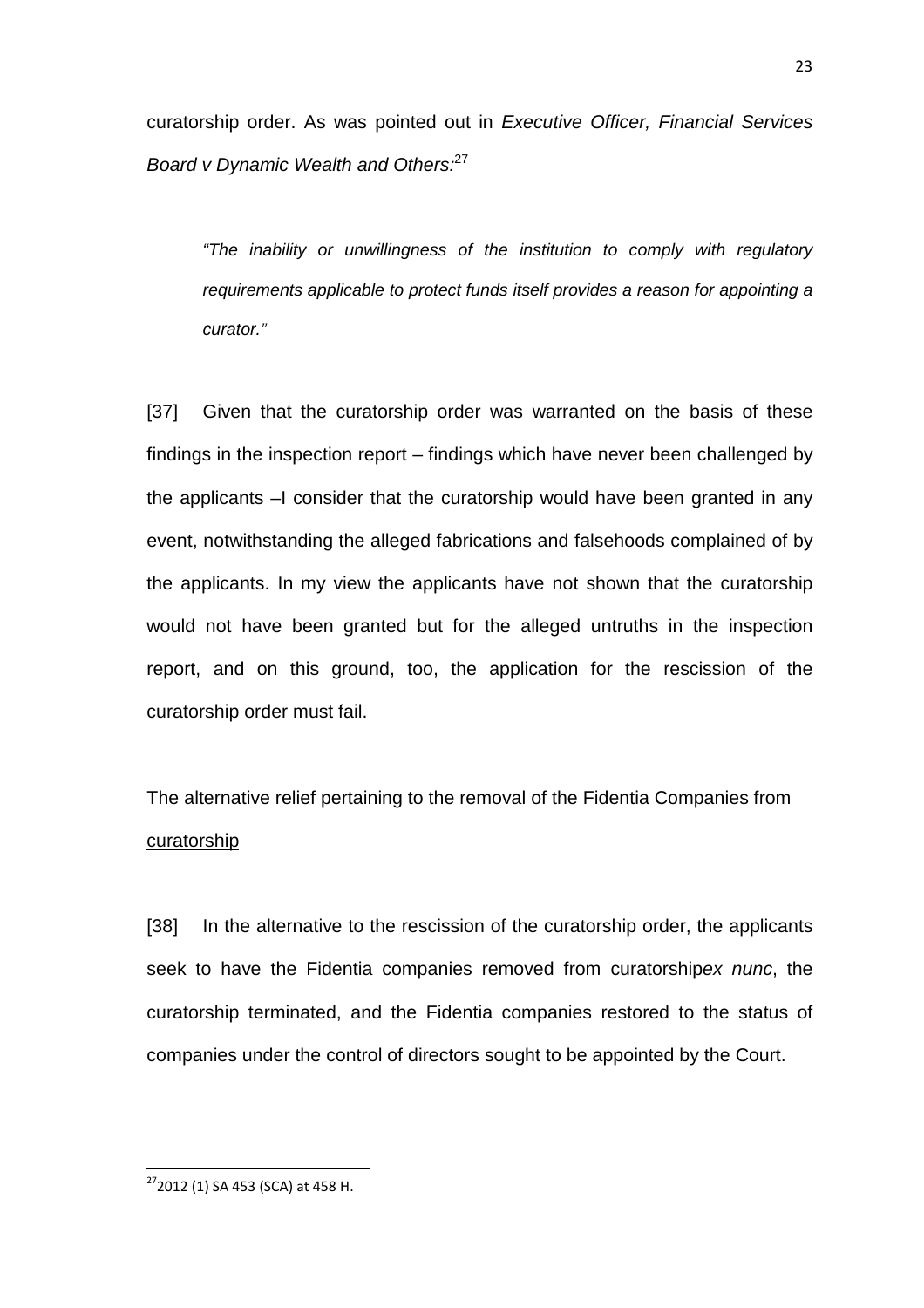[39] As regards the prayer that the Court should appoint third applicant, Zacharias Brown and Paul Machin as directors of the Fidentia companies, there is simply no basis in law for this relief.

[40] Section 5 (9) of the Financial Institutions Act provides that the Court may, on good cause shown, cancel the appointment of the curator at any time.

[41] In support of their case that the curators ought to be removed the applicants allege that the curators mismanaged the affairs of the Fidentia companies and were guilty of fraudulent and dishonest conduct. Their chief complaint is that the curators disposed of assets for less than their true value, thereby occasioning loss to Fidentia investors.

[42] It is not necessary, for present purposes, to deal in detail with the many serious allegations advanced in the founding affidavit. Suffice it to say that allsuch allegations were comprehensively dealt with and satisfactorily answered by the curators, both in the present application and in the Antheru liquidations where the self-same allegations first surfaced prior to being withdrawn unconditionally by the Antheru Trust in the circumstances which I have already mentioned. On the basis of the rule in *Plascon Evans*, the curators' averments must carry the day.

[43] To the extent that complaints against the curators are based on the contents of a so-called forensic report prepared by Van Rensburg. $^{28}$  the

 $\overline{a}$ 

<sup>&</sup>lt;sup>28</sup>Van Rensburg's qualifications do not appear from his report. No basis is laid for his alleged expertise.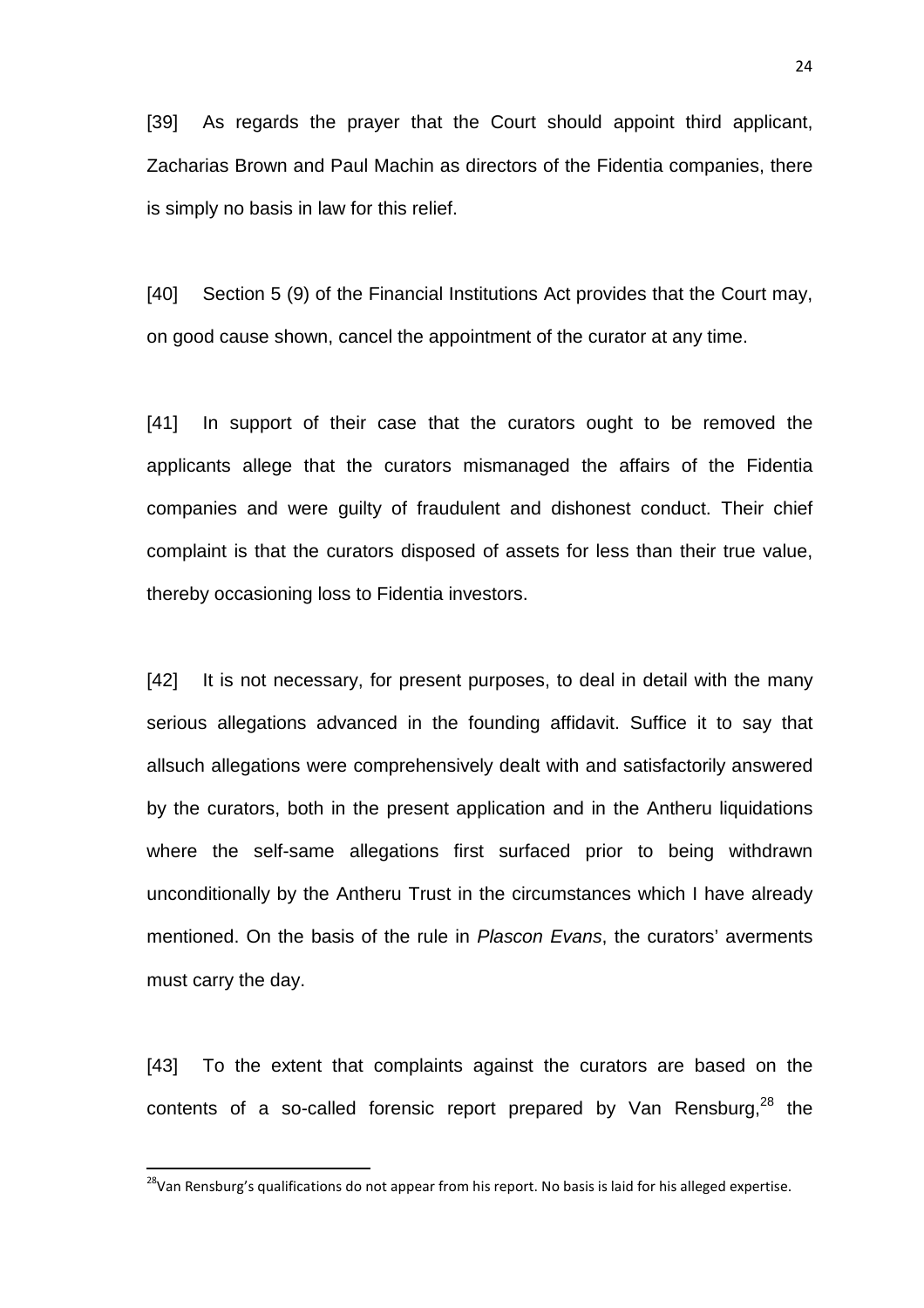conclusions drawn in the report, which is largely based on the ipse dixit of Brown, have been roundly refuted by Mr Pappadakis on behalf of the curators, both in the present application and in the Antheru liquidations. Janse Van Rensburg has not seen fit to depose to an affidavit dealing with the criticisms advanced by Mr Pappadakis and I think it can safely be inferred that he is unable to explain away the deficiencies exposed in his report. Again, on the basis of the rule in Plascon Evans, no reliance can be placed on the contents of the Van Rensburg report in substantiation of the allegations of misconduct and mismanagement on the part of the curators, and the curators' answers in this regard must be accepted as definitive as regards these claims.

[44] It is also relevant, in this regard, that the curators have exercised their functions subject to the control of the Registrar and the supervision of the Court, to whom the curators have made regular reports on the progress of the curatorship. Neither the Registrar nor this Court has hitherto found any basis for questioning the conduct of the curators.

[45] I am therefore unable to find any basis for concluding that there is good cause to cancel the appointment of the curators in terms of section 5(9) of the Financial Services Act.

[46] It follows that, in my view, the applicants have failed to make out a case for this relief sought on any ground, and that the application falls to be dismissed on its merits.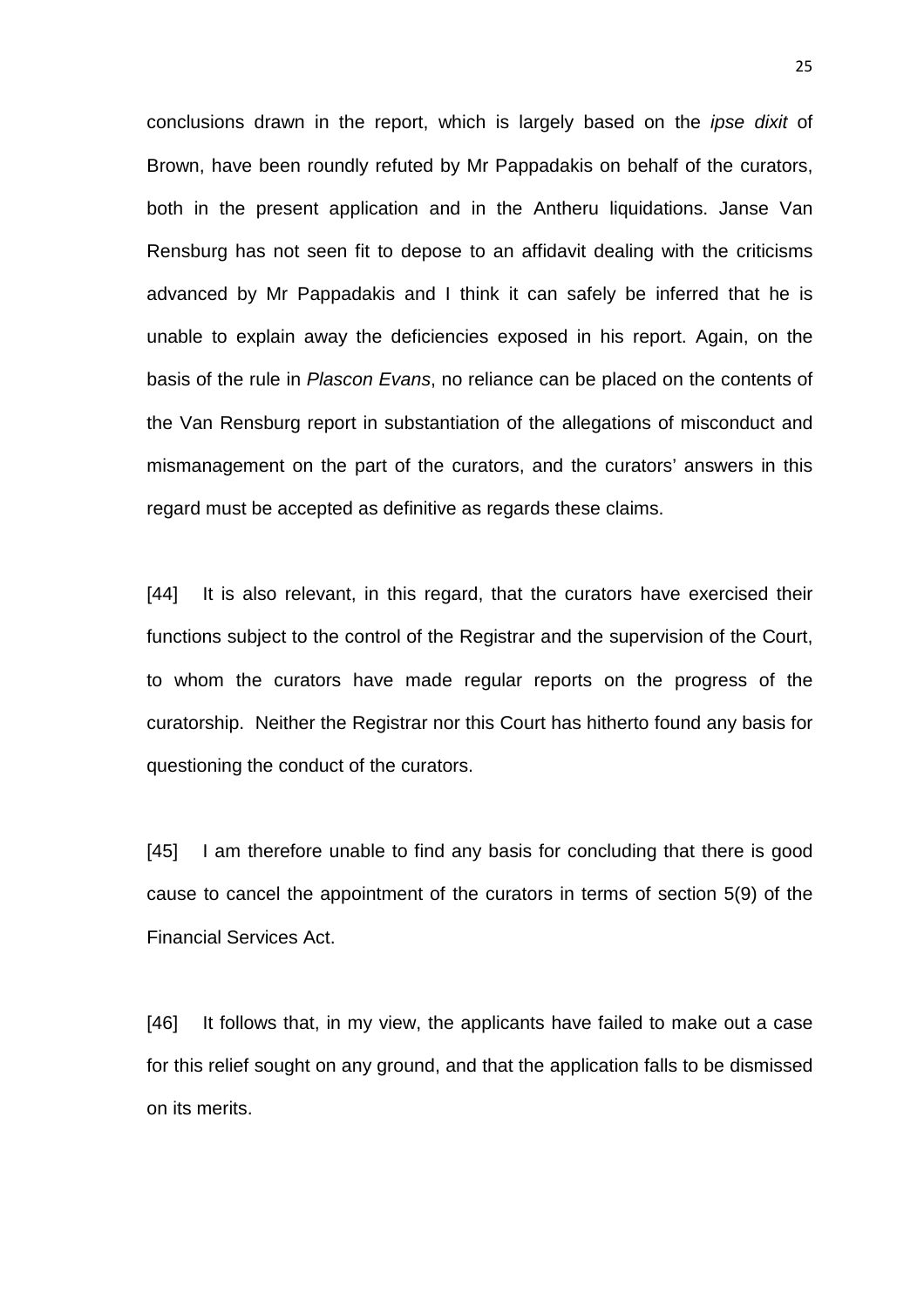#### Delay and *locus* standi

[47] In view of the fact that I have dealt with the application on its merits, it is unnecessary for me to deal with the points in limine raised regarding locus standi and undue delay.Suffice it to state that, in my view, the objection that the first to sixth applicants lack locus standi is well founded.I should also record, for the sake of completeness, that I would be inclined to dismiss the application on the grounds of undue delay in circumstances where the curatorship order was granted over six years ago, the majority of the assets of the Fidentia companies have already been sold, monies have been distributed to investors, the curatorship is in its very last stages, and no explanation whatsoever has been put up for the applicants' failure to take action earlier.

#### **Costs**

[48] I was requested, in the event that I dismissed the application, to make a punitive costs order against the applicants on the scale of attorney and client on the basis that the application is vexatious and an abuse of process.It is trite that a punitive costs order may be warranted in circumstances where litigation is patently unfounded and puts a party to needless trouble and expense in opposing, or where the conduct of the litigant is reprehensible in some way.

[49] In my view a punitive costs order is indeed justified in this case on the following grounds, to name but a few.First, I consider it an abuse that the applicants saw fit in this application to resuscitate allegations against of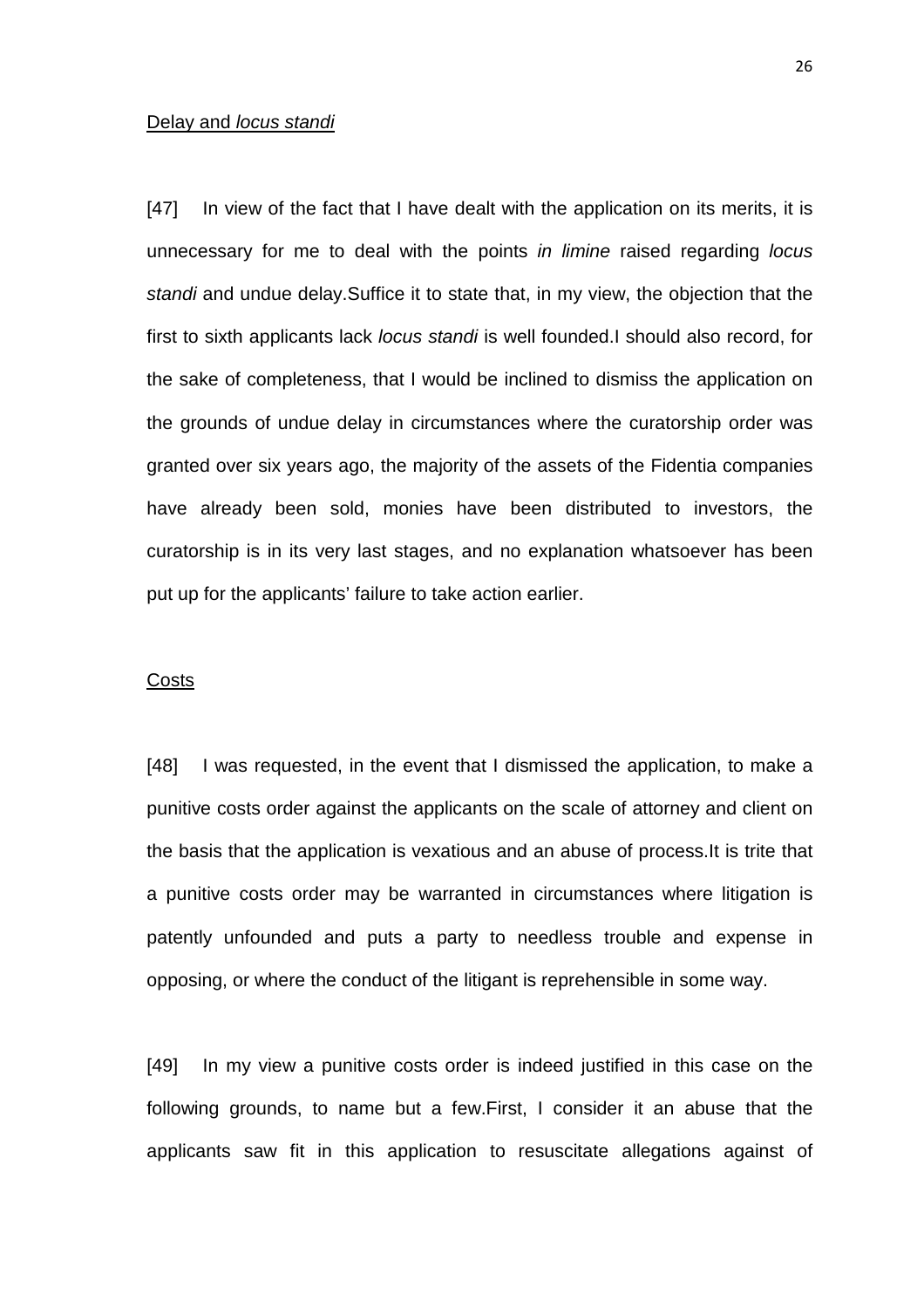misconduct on the part of the curators which had been withdrawn by the Antheru Trust. It matters nought, in my view, that the allegations were withdrawn by the Antheru Trust and not the applicants. It cannot be ignored that Brown was no impartial observer in the Antheru applications - indeed Bozalek J found that if Antheru did not at least indirectly represent Brown's interests, he was "an important source of information to (Antheru Trust) in this matter regarding the views which it expresses concerning the value of the assets and businesses sold.<sup>"29</sup>Brown was clearly the driving force behind the present application. In my view it was unscrupulous and vexatious for him "recycle" the withdrawn allegations and present them as the basis for this application. The curators have been put to the trouble and expense of answering the same allegations twice – costs which ultimately diminish the amount to be distributed to investors. The other applicants, by associating themselves with Brown in this application, have made themselves party to what I consider to be improper conduct on the part of Brown.

[50] Second, the application was, in my view, misconceived and doomed from the outset on the grounds of undue delay alone. Given the advanced stage of the curatorship, and the fact that the sales of the assets of the Fidentia companies cannot be undone, the relief sought by the applicants was quite plainly an exercise in futility. The following remarks made by Bozalek J with reference to Antheru Trust are equally apposite to the present applicants:<sup>30</sup>

<sup>29</sup> Unreported judgment of Bozalek J delivered on 15 March 2011 in the matter of *The Trustees for the Time Being of Antheru Beleggings Trust v Fidentia Asset Management (Pty) Ltd* (WCC Case No 6657/10) ("Antheru security for costs application") <sup>30</sup>*Ibid*.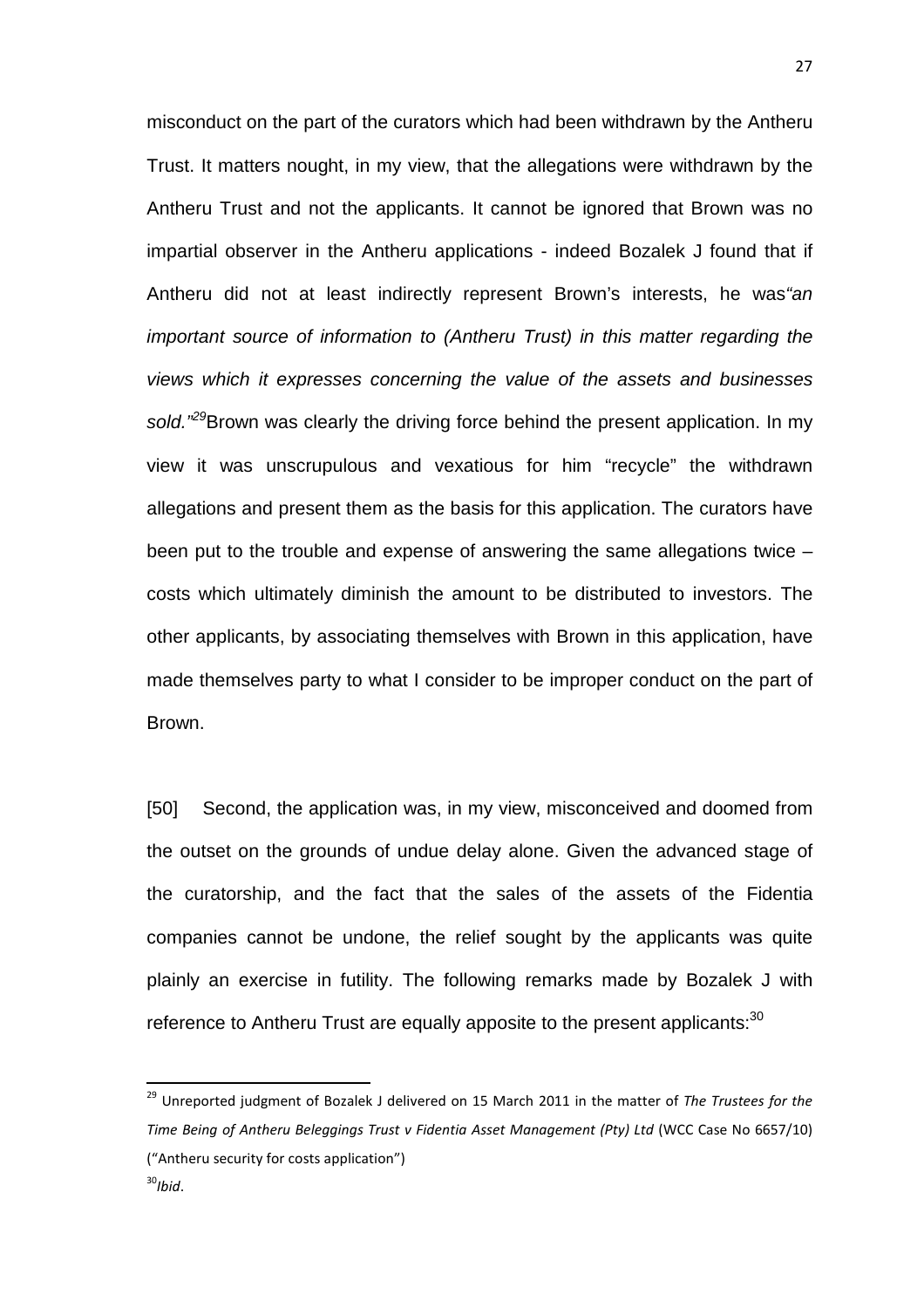"If, as it seems clear, it has been unhappy for years with the manner in which the (curators) have been discharging their duties in terms of the curatorship orders, it could at a much earlier stage have either interdicted them from disposing of (FAM's) assets or businesses or it could have approached the court in terms of section 5(8) or 5(9) of the FI Act to cancel the appointment of the curators or set aside or alter any decisions made or action taken by the curators with regard to the management or control (FAM's) business. The applicant has not furnished any good reasons why these steps were not taken and why there has been such a lengthy delay in taking any action at all."

[51] Third, the far-reaching allegations levelled against the curators were purportedly substantiated by the Van Rensburg report which had already been roundly refuted in the context of the Antheru liquidations. In my view it was frivolous and irresponsible to put up a discredited report in support of these serious allegations. For this reason, too, the application can rightly be viewed as vexatious.

[52] In all the circumstances, I consider it appropriate to mark the Court's disapproval of the applicants' conduct by way of a costs order on a punitive scale.

[53] In addition, having particular regard to the fact that the costs incurred by the curators have to be borne by the Fidentia investors, albeit indirectly, I consider it fair and just that the costs order made should afford the fullest possible indemnity.